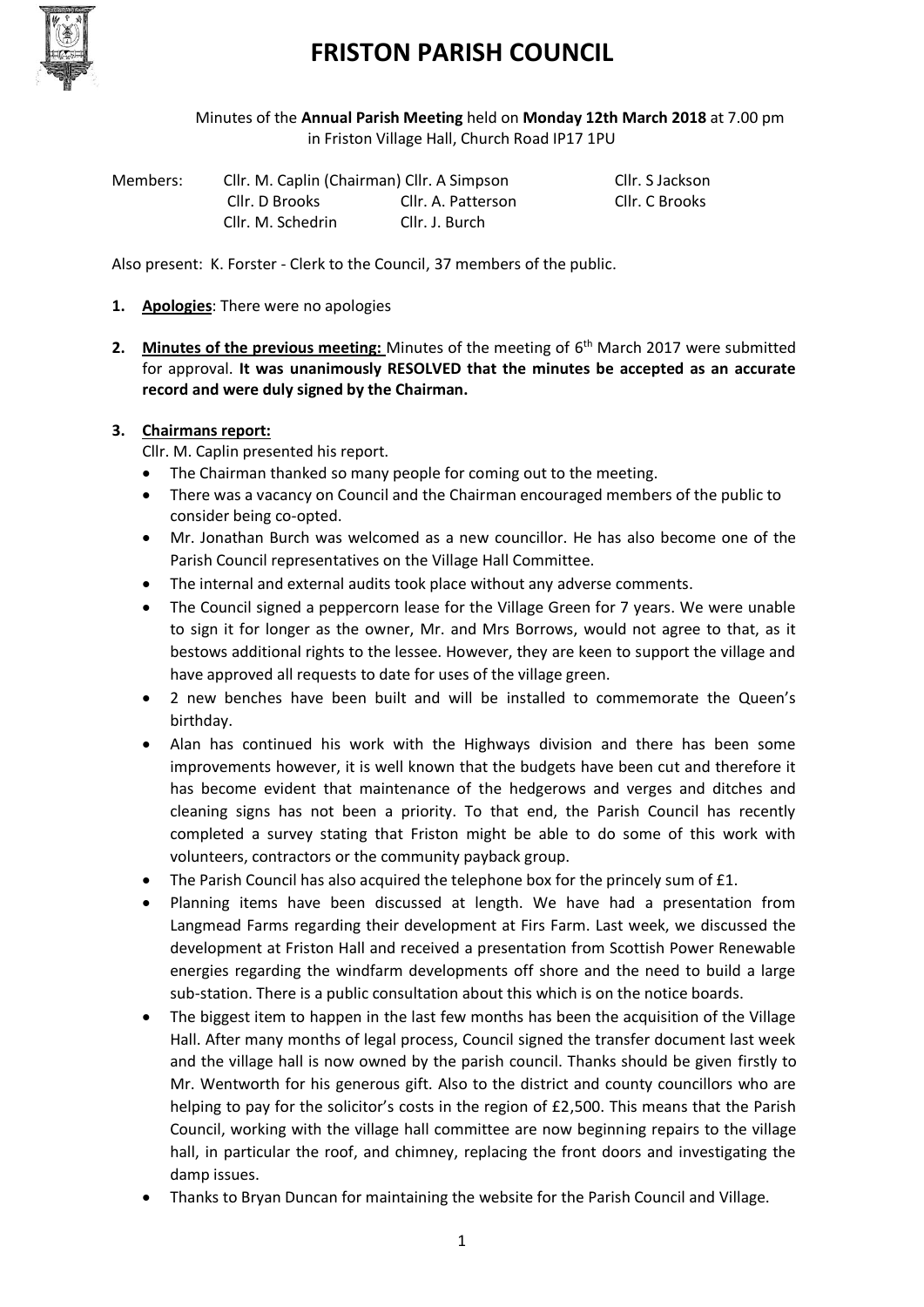

#### **4. Topics for discussion**

The meeting continued by discussing a number of topics. The Clerk summarised the topic and various members of the public made comments. Additionally, there had been a number of emails already received. Below is a summary of the comments made and received by email. A member of the public started the discussion by emphasising that there is a need for a strategic plan as there was a danger of conflicting decisions. He asked if there could be resources directed to a village plan.

#### **a) Bus Shelter:**

A new bus shelter is proposed opposite the Jubilee Shelter as it has been noted that in inclement weather people and school children are sheltering in the Jubilee Shelter and then running across the road when the bus comes. The proposed bus shelter would be sympathetic to the area.

Of the comments received, most are in favour. However, a couple of people do not believe that it is necessary, that there is insufficient demand and that it is too expensive and would need to be designed to protect people from the prevailing wind.

#### **b) Play and Sports Equipment**

The play equipment is sparse and mostly for younger children. There are substantial sums in the play and sports "pots" specifically for Friston PC which are limited in their use – for instance they can only be used for immovable items.

Of the written responses, proposals have included a Petanque court and a safe cycle/running track as well as items for older children. However, the prevailing comment was to fence in the area and provide a safe flooring.

At the meeting, there were a number of people opposed to any form of an adult gym. There were also comments from a member of the public that the equipment was adequate and sports equipment not used and that if it was improved it would attract people from other areas, which could cause problems.

#### **c) Parking Space on the Green.**

Council continually receives complaints that there is insufficient parking in Friston. The Church have stated that they are unable to provide additional parking in their car park due to insurance issues. The owners of the village green have said that they are happy if a small area of the green is used for parking and this is the proposal. So far all the comments have been negative towards this proposal. In the meantime, Mr. Guy Heald has proposed some of his land can be used – Glebe land near the Allotments and land near Church Farm near the Churchyard.

Comments against the use of the green included that there is no need for a special space and would need a track to it and some lighting.

There was general support for the offers from Mr Heald.

#### **d) Fencing in the Green**

In order to deter intrusions onto the green, it was proposed that the green is fenced in (it used to be many years ago). All the written comments opposed this idea. It was clarified by a member of the public that it wasn't fenced in, it was surrounded by hedging.

One member of the public asked why this proposal had been made. Cllr. D Brooks explained that it would prevent incursions and look attractive. The post and rail suggested would last years.

The feeling of the meeting was that this was not necessary, would be a waste of money and could not prevent incursions.

#### **e) Village Green Funds.**

There is a substantial sum (over £5,000) that was raised back in the days to assist with the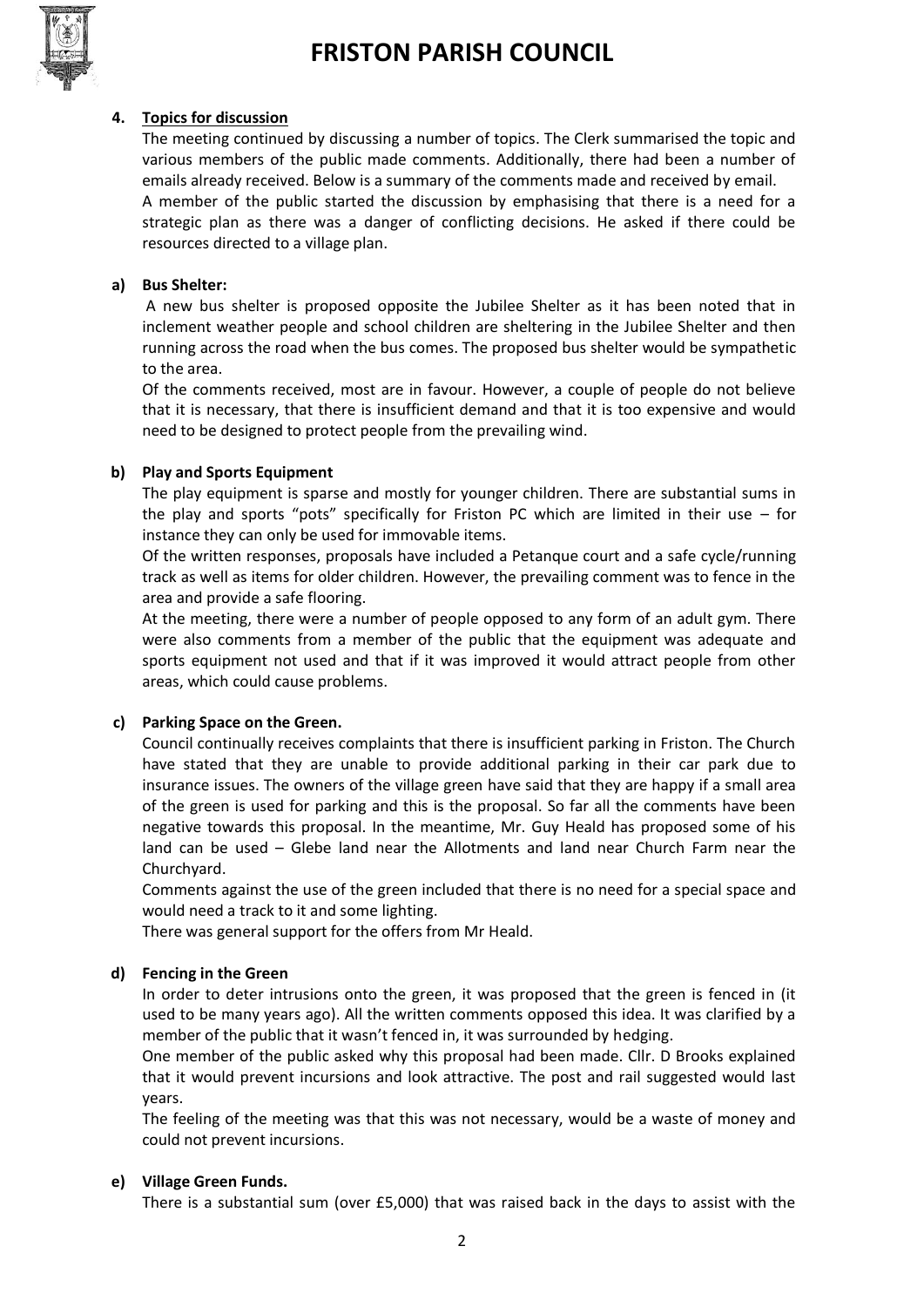

acquisition of the village green. However, the green is not for sale so the Council would like to use this money for something else. Suggestions so far include improving the village hall/village green, repairing some of the footpaths, using the money to improve the village hall and maintaining the verges and gulleys.

The majority of the meeting felt that the money should be kept in reserve in case it was needed to either purchase the village green in future or to employ legal advice to stop any development of it. A few people felt that a small amount of the money should be used to improve the access to Church Path and to tidy up tired and dilapidated areas.

Questions were asked regarding the 7 year lease and why it was not listed as a village green. The Clerk explained that following comprehensive investigations Council was advised it was not possible and that this was the best arrangement that could be achieved. A member of the public stated that perhaps a better solicitor could have been used.

A member of the public also suggested that some of the CIL monies could be used as entrance gates to the village to deter speeding.

A comment was also made that the signpost from the junction with the Saxmundham Road did not point to Friston. This would be a matter for Highways.

#### **f) Village Hall**

The Village Hall is now owned by the Parish Council and renovations and repairs are underway. A new kitchen is planned, using funding from the District Council. However, the hall is underused. Suggestions so far received are to introduce better lighting, décor and front doors/toilets and the use of Wi-Fi, twitter, facebook to advertise facilities. Council is interested in what new clubs/interest groups would it be possible to attract – Zumba, Aerobics & pilates, table tennis, play group, bridge club, film club.

Comments were made by the public about the good work done by the Village Hall Committee in keeping it running and their efforts to date. Additional comments included that parking would be a problem, the kitchen facilities need to be modernised, and that a survey of interests would be required (as part of a village plan).

Mrs Simpson, who looks after the bookings, stated that she had never turned down any approaches for use of the hall as a club but she rarely got any. The hall is normally used for one off events. The Art Club had moved away due to the poor lighting.

#### **g) Telephone Box**

The PC now owns the telephone box. This could be used to house a defibrillator & book/CD exchange. The County Councillor Andrew Reid has said he would consider providing a grant. So far the comments have been in favour of the defibrillator but not the CD or book exchange. The people at the meeting were of the same mind. The Clerk explained that there is an additional facility (VETS) that can be installed to support people who are on their own who call the emergency services.

#### **h) Other Items**

- There are a number of issues with footpaths and hedging/verges. There is also an issue with flooding at the end of church path which needs to be made into a culvert. Cllr. Simpson explained that these items are not allowed to be done by the Parish Council. The flooding was the responsibility of the Environment Agency; the other items are the responsibility of the Highways division. He encouraged members of the public to continue to contact the responsible agencies.
- The Chairman & Cllr. Simpson commented that Council and the people of Friston were very well supported by the District and County Councillors.
- A member of the public asked people to consider using the mobile library, which supplies DVDs as well as books. It comes to the village every 4 weeks between 11:45 & 12:00
- A member of the public stated that the pub sign needed improvement if it were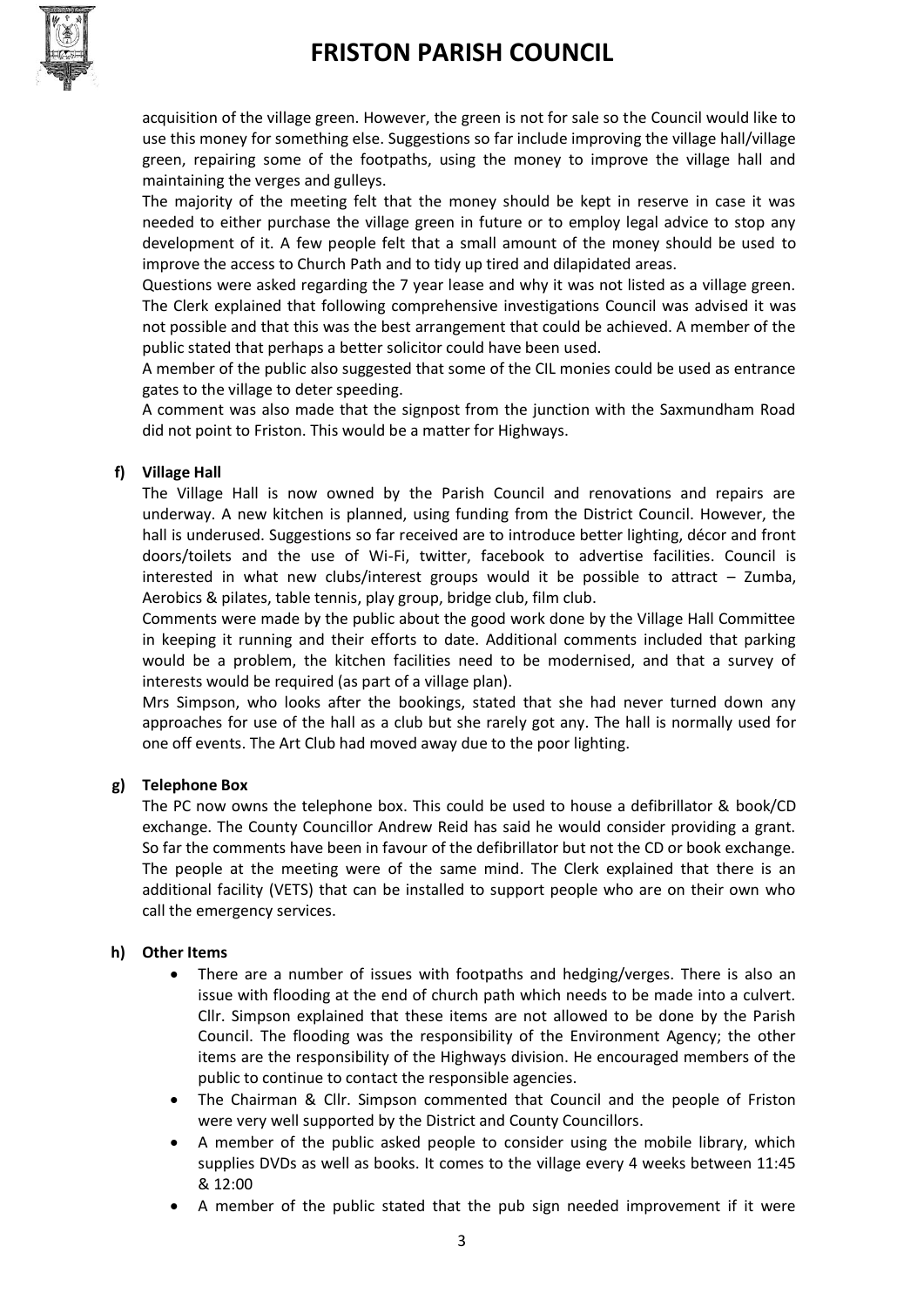

possible for the Parish Council to consider a grant.

- A member of the public thanked the Parish Council and the Village Hall Committee for all the work done and would like to see any spare funds used to improve the hall facility.
- A member of the public stated that the public need to become more involved in the creation of a village plan and assist with surveys and contacting the public.
- A member of the public stated that the Bowls Club was in danger of closing due to lack of members and encouraged people to consider joining. It restarts in earnest at the end of April on Saturdays.

#### **The meeting closed at 8.45 pm.**

**Karen Forster Clerk to Friston Parish Council** Orchard House Chediston Road Wissett, Halesworth, IP19 0NF 01986 785428

[fristonpcclerk@btopenworld.com](mailto:fristonpcclerk@btopenworld.com)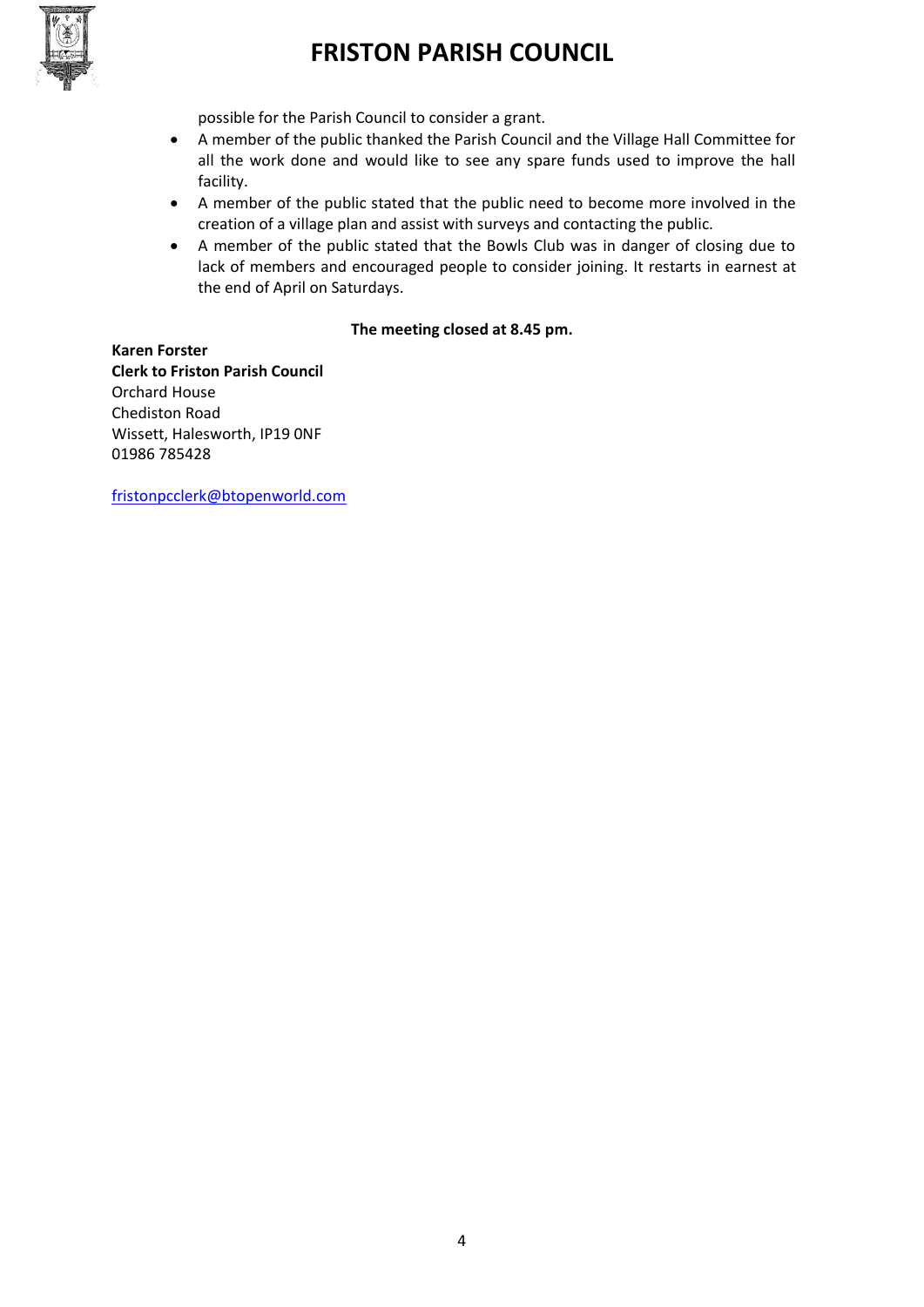

FRISTON ANNUAL PARISH MEETING 12th. MARCH 2018

REPORT ON FRISTON VILLAGE HALL

There are 7 members on the Management Committee.

With the demise of the Lunch Club, which came to an end in December 2017, the major source of fund raising is our annual Car Boot Sale which last year raised £520.

This year the Car Boot sale will be held on the Green on Bank Holiday Monday May 7th.

However, the Hall continues to be used regularly for two exercise classes on Tuesdays & Thursdays, monthly book club, the Church quiz & for refreshments during Open Gardens & Classics on the Green as well as meetings & funeral teas. The Baptist Church have a youth group meeting on Monday evenings. The monthly Village Lunch came to an end in December.

We have replaced the old plastic chairs with upholstered chairs with a grant of £1,000

from Suffolk Coastal District Council.

We are looking to refurbish/redecorate the Hall, but a recently discovered damp problem has put this on hold until this can be resolved

Thanks are due to hardworking Committee members and others who help out at fund raising events.

Roberta Simpson **Secretary** 

FRISTON ALLOTMENT ASSOCIATION REPORT

In 2017 we had a good growing year, with no major problems.

The probation service offer to cut and clear the remaining grass areas

was carried out in August.

We decided to grass over the spare allotments last September to reduce

the workload of maintenance.

It is also nice to have a new family taking on an allotment this year.

Alan Simpson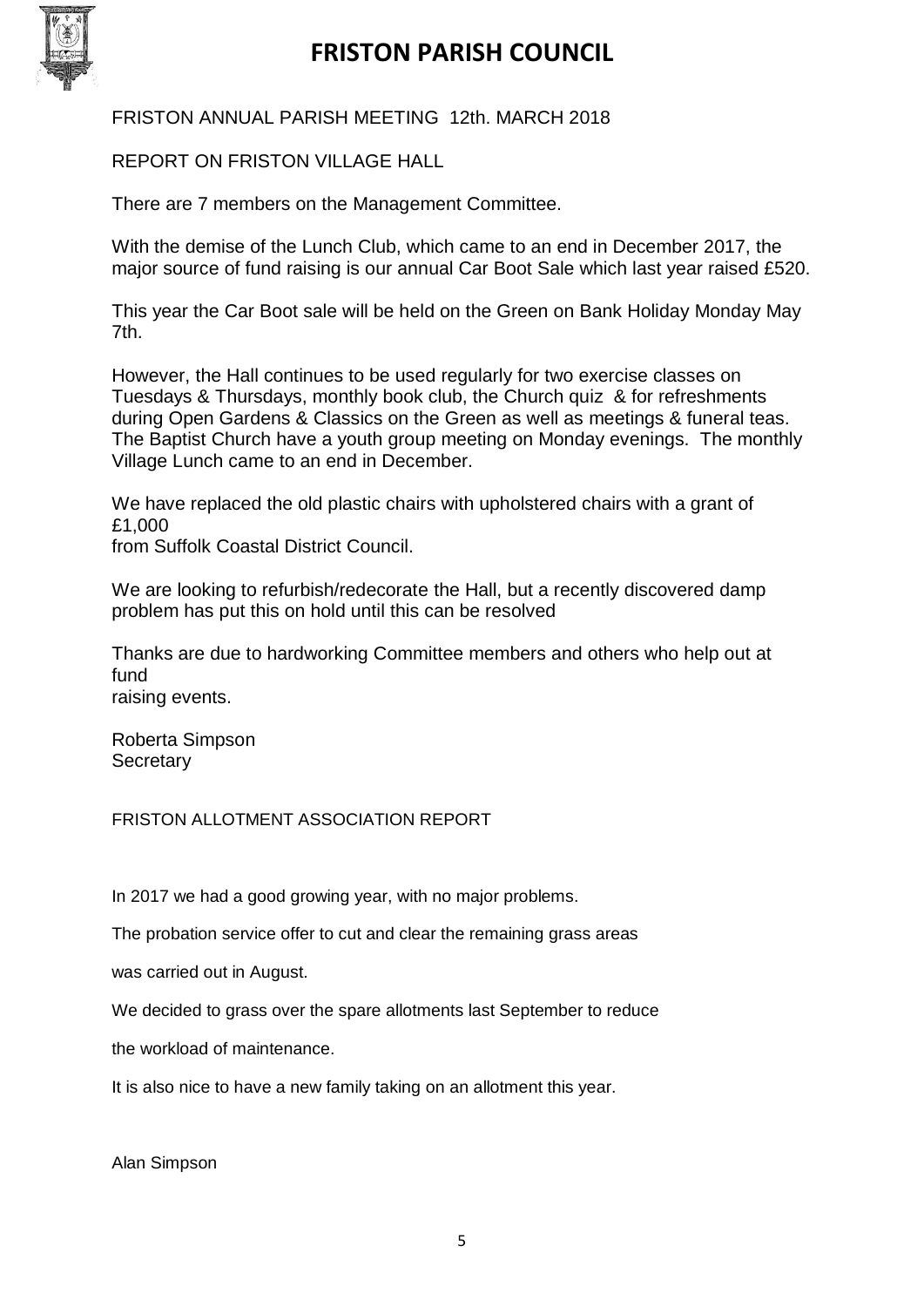

Welcome to our Annual Ward report and update of what has been going on in the last year. Below is just a few of the items, recent news and some reminders for you. As previously, planning applications/referrals etc keep us very busy. Please do continue to get in touch if we can help you in any way.

We've had a busy year with our ECB allocations (budget spent) please don't forget to get in touch if you have a project that we can help with. We also have the Exemplar grant system which up to £10,000.00 can be applied for. More details and information on both of the grants is available on our website or get please get in touch with one of us.

Can we also take this opportunity to thank you all for your continued support and care for the community.

The weather recently has been very cold with snow and ice. We'd like to thank all those people that helped to free people stuck in their vehicles and checked on neighbours.

Don't forget that you can keep up to date on all of SCDC news via our website, facebook or twitter pages. http://www.eastsuffolk.gov.uk

#### TJ & Maureen.

#### **East Suffolk gets the go ahead**

The Rt Hon Sajid Javid, Secretary of State for Communities and Local Government agreed to the creation of a new 'super district council' for east Suffolk. In a written statement, the Secretary of State said:

"Having carefully considered all the representations I have received and all the relevant information available to me, I am today announcing that I have decided to implement, subject to Parliamentary approval, both proposals – that is to merge Suffolk Coastal and Waveney district councils to become a new single district council named East Suffolk."

Mr Javid has also confirmed the merger of Forest Heath District Council and St Edmundsbury Borough Council to become a new single district council named West Suffolk. Welcoming the news, the Leaders of Suffolk Coastal and Waveney District Council, Cllrs Ray Herring and Mark Bee, said in a joint statement:

"This is a truly momentous decision for us and for the people of east Suffolk. Although this announcement is a national first, for us in east Suffolk it is the next logical step on a decade-long journey. We are used to breaking new ground, as we have been finding innovative ways to cut costs and manage our business since Suffolk Coastal and Waveney started working in partnership 10 years ago."We have already made over £18million in efficiency savings and halved our joint workforce, while still investing in our communities. The creation of an East Suffolk Council will enable us to build on this decade of co-operation to give greater value for money, while continuing to improve service delivery."

Suffolk Coastal and Waveney District Councils both voted to approve the proposal to create a brand new 'super district' council, delivering services to communities in the east of the county, in January 2017. A business case was then submitted to the Department of Communities and Local Government in February 2017. In November, 2017, the Secretary of State for Communities & Local Government issued a written statement to the House of Commons confirming that he is 'minded to' support the proposals of Suffolk Coastal and Waveney District Councils to create a new single authority for the area.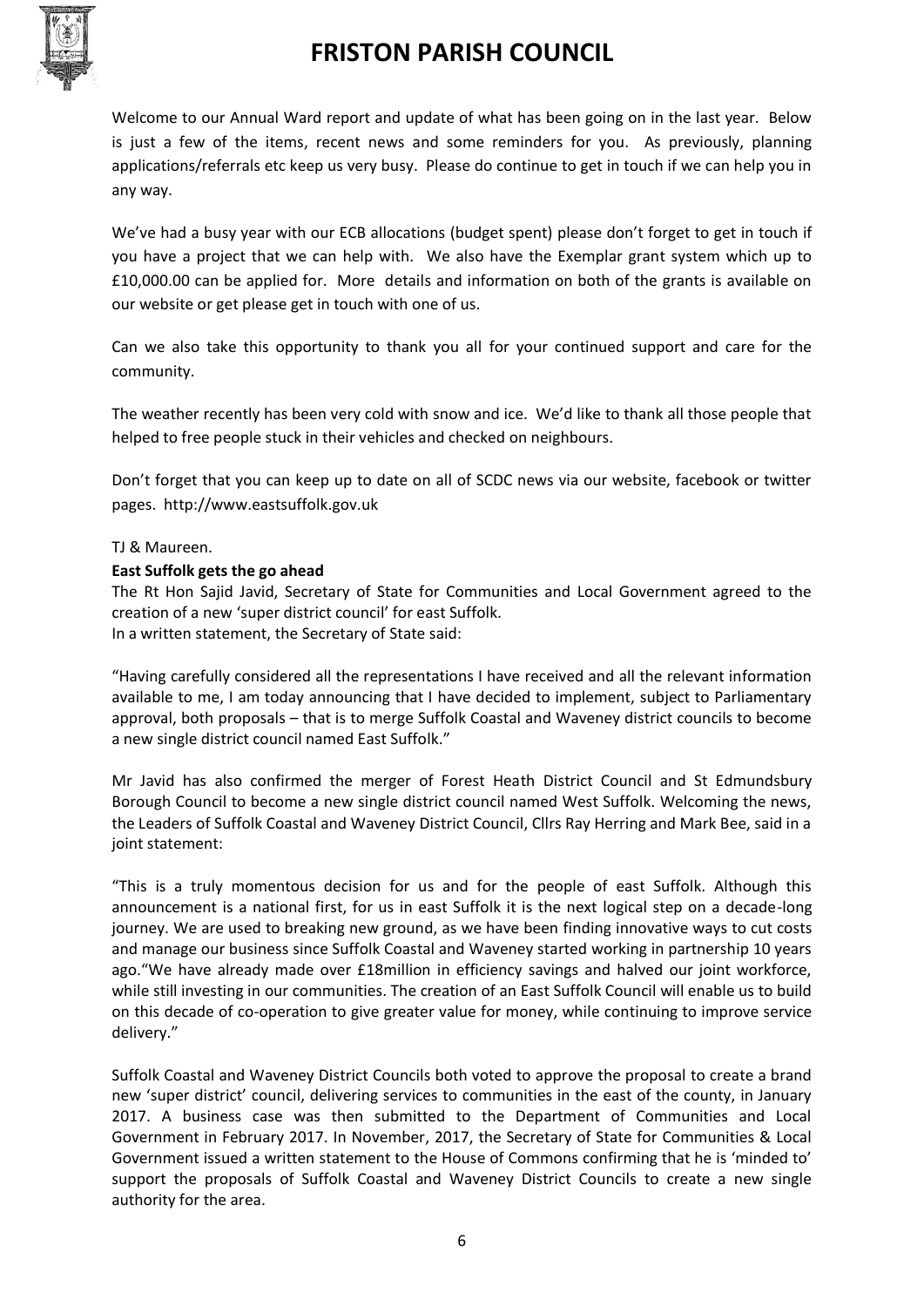

At the same time, he has announced there would be a period of time, running until 8 January 2018, during which those interested could make further representation to him, including making any suggested modifications to the proposals. He has now considered all the comments he received and decided to officially back the plan, which will now be subject to Parliamentary approval. This is the first time that the Secretary of State has given his backing to such a plan and now gives the councils the go ahead to proceed with getting everything in place to create the a new council by May 2019. "We have a proud record of achieving success through innovative partnership working between Suffolk Coastal and Waveney District Council. We are glad that the Secretary of State has recognised this in agreeing the creation of this new 'super district' for east Suffolk," said Cllrs Herring and Bee,

"We need to evolve, if we are to successfully address the shared opportunities and challenges that both councils face. There have been significant reductions in Central Government funding for councils, but we need to be able to drive and invest in growth and infrastructure projects, as well as providing more much-needed housing. "A larger, more influential East Suffolk Council will enable us to fulfill our potential in driving development, while keeping costs low."

With the Secretary of State's agreement, the new Council would come into being, and begin operations, following the local council elections in May 2019. The two existing councils will then be formally dissolved with elections to the new authority.

#### **Register for Garden Waste Collection** – Now Schedule starts May 2018

We are urging people who have not as yet signed up to register an interest in joining Suffolk Coastal's Garden Waste Collection Service to do so. At its Cabinet meeting in December 2017, Suffolk Coastal decided to introduce a charge for collecting garden waste from homes during next financial year (2018/19). People in Suffolk Coastal will be given the option of paying an annual charge of £43 per garden waste bin (the equivalent of paying about £1.65 per fortnightly collection). This is a completely voluntary scheme, which people will have to opt to join (rather than residents automatically becoming part of the scheme). The first paid-for collections are scheduled to start from the beginning of May 2018, with local residents able to subscribe for the new service from 1 March 2018 and we will email them when the subscription service is live. However, in the meantime, people can [register their interest by completing a simple online form.](https://my.eastsuffolk.gov.uk/en/AchieveForms/?form_uri=sandbox-publish://AF-Process-c416ca3f-e181-4a44-9a98-c237b0bab3bc/AF-Stage-5ce53052-8d25-4a2c-8626-9f049a61f8e0/definition.json&redirectlink=%2F&cancelRedirectLink=%2F) The reality is that Suffolk Coastal District Council protected the 'free' collection of garden waste for as long as it could. In 2015, when most of the councils across Suffolk and Norfolk introduced charging, we decided to maintain the 'free' garden waste collection service and to bear the cost of reduced Recycling Performance Payment support, despite the financial pressures on the Council. However, at the time, we did recognise that this is a discretionary service that we provide and we always said we would have to keep this decision under review. Suffolk Coastal District Council is under increasing pressure financially, with dwindling support from central Government. Next year (2018/19), we are faced with a budget gap of over £2.8 million.

Providing the organic waste collection and composting service currently costs Suffolk Coastal over £1.2 million a year. This cost has been exacerbated by the £200,000 per year reduction in support for recycling organic waste previously provided by Suffolk County Council. The East Suffolk Business Plan identifies the need for us to become increasingly financially-self-sufficient in the future. The key thing that people need to realise is that this is about us protecting local services and being able to keep Council Tax increases down to a minimum. Any funds raised from the garden waste collection service will be re-invested in providing services to local people and reducing our budget gap. Suffolk Coastal remains committed to an ambitious programme of community-based and major capital investments, such as the current leisure redevelopment, in the coming years. So we need to continue to identify strong income streams, now and in the future.

Later in the year, subscribers to the scheme will also be given the option of receiving a free, larger (240 litre) green bin for their garden waste (240 litres is the most common wheeled bin size, but the current brown organic waste bins in Suffolk Coastal are 140 litres). The new, larger green bins are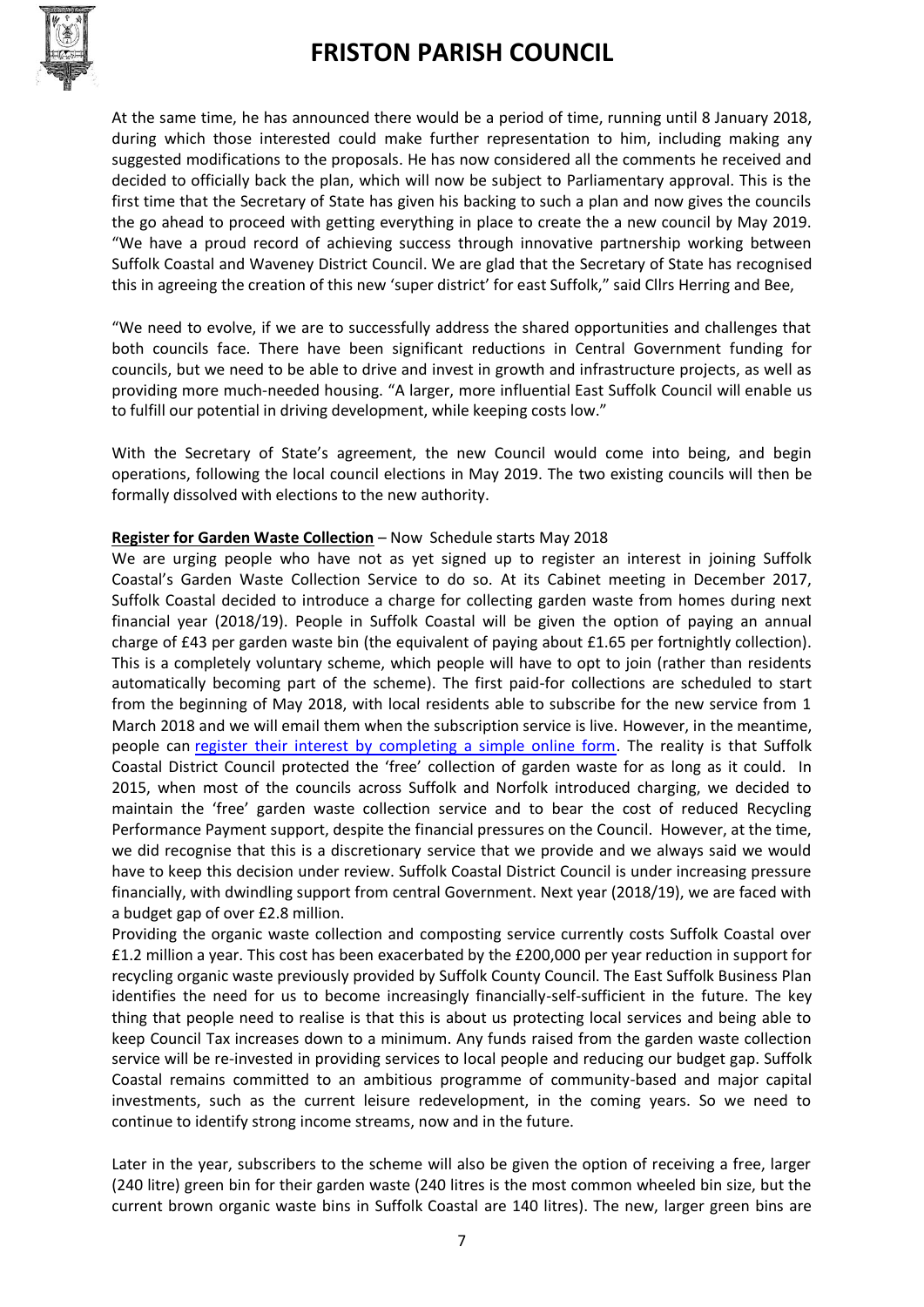

expected to be delivered during the autumn (2018) to those residents who request one and have subscribed to the garden waste service. To find out about Suffolk Coastal garden and food waste collection: http://www.eastsuffolk.gov.uk/waste/waste-collections-and-disposal/gardenwaste/suffolk-coastal-garden-and-food-waste-collection/

#### **Looking back…**

#### **Suffolk Coastal elected a new Chairman and Vice Chairman**

Cllr Chris Blundell was elected as our new Chairman along with Vice-chairman Nicky Yeo. Cllr Blundell, who represents the Martlesham Ward took over the post from Cllr Mark Newton. I'm sure you will join us in thanking both of them for their ongoing hard work for the district.

#### **Thanks for your support at the Suffolk Show.**

Thank you to all that attended or helped at our Get Active in Suffolk Coastal stand within the sports village at the Suffolk Show. The show also gave us the opportunity to inform people about the Leisure Redevelopment Programme and meet our operators, Places for People Leisure and to also find out more about our other events happening this summer, including Women On Wheels (now to take place in April 2018) and Operation Camouflage and of course the Tour of Britain which finished in Aldeburgh in September.

#### **Officially opened East Suffolk**

Suffolk Coastal District Council's new headquarters in Melton were officially opened and over 100 guests were present to see the Lord-Lieutenant of Suffolk, Clare, Countess of Euston, carry out the opening duties – amid praise for the design of the new building. The new offices were achieved without creating any extra tax burden on local people and now have offices that should create significant long-term saving for the tax payer. We have now got a modern, energy-efficient headquarters, which will enable us to continue to provide a high quality of service to local people.

#### **Suffolk Day Thursday 21st June 2018**

On Wednesday, 21st June 2017, we had our first celebration for our wonderful county where Suffolk Day celebrated Suffolk's history, art and culture, cutting edge technology, stunning coastline, wildlife, food and drink, businesses, sport, university – the list goes on and on. This year scores of fun events will take place across the county once again in celebration of the wonderful county we visit, work, enjoy and call home.

#### **We launched our first ever Summer photo competition in east Suffolk**

As you know Suffolk Coastal and Waveney District Councils have been working in partnership since 2008 and to reflect this, we wanted to celebrate east Suffolk as a great place to live, work and visit with the new East Suffolk Photo Competition. The competition has four categories:  $\cdot$  Living in east Suffolk · Working in east Suffolk · Explore east Suffolk · Under 16s (in any category). The competition proved to be a huge success and congratulations once again to our winners and many thanks to all those that sent in their wonderful photos via Instagram – keep an eye out for this years competition. **We Saluted our Suffolk Armed Forces**

Thousands of people flocked to the seaside town of Felixstowe for a fun-filled weekend celebrating [Suffolk Armed Forces Weekend 2017.](http://www.visitfelixstowe.org.uk/suffolk-armed-forces-weekend) The action-packed event was hosted this year by Suffolk Coastal District Council in June. As well as providing fun for all the family, the event had a serious side - recognising the huge contribution made by our servicemen and women, as well as marking the important 350<sup>th</sup> anniversary of the Dutch attack on Landguard Fort (which was the last time foreign forces launched an armed landing on English soil). We would like to once again thank the many volunteers, who gave up their weekend to make the two days so much fun for everyone else and the organising committee for their hard work and dedication to creating this enjoyable weekend.

#### **Started the work to transform Deben Leisure Centre**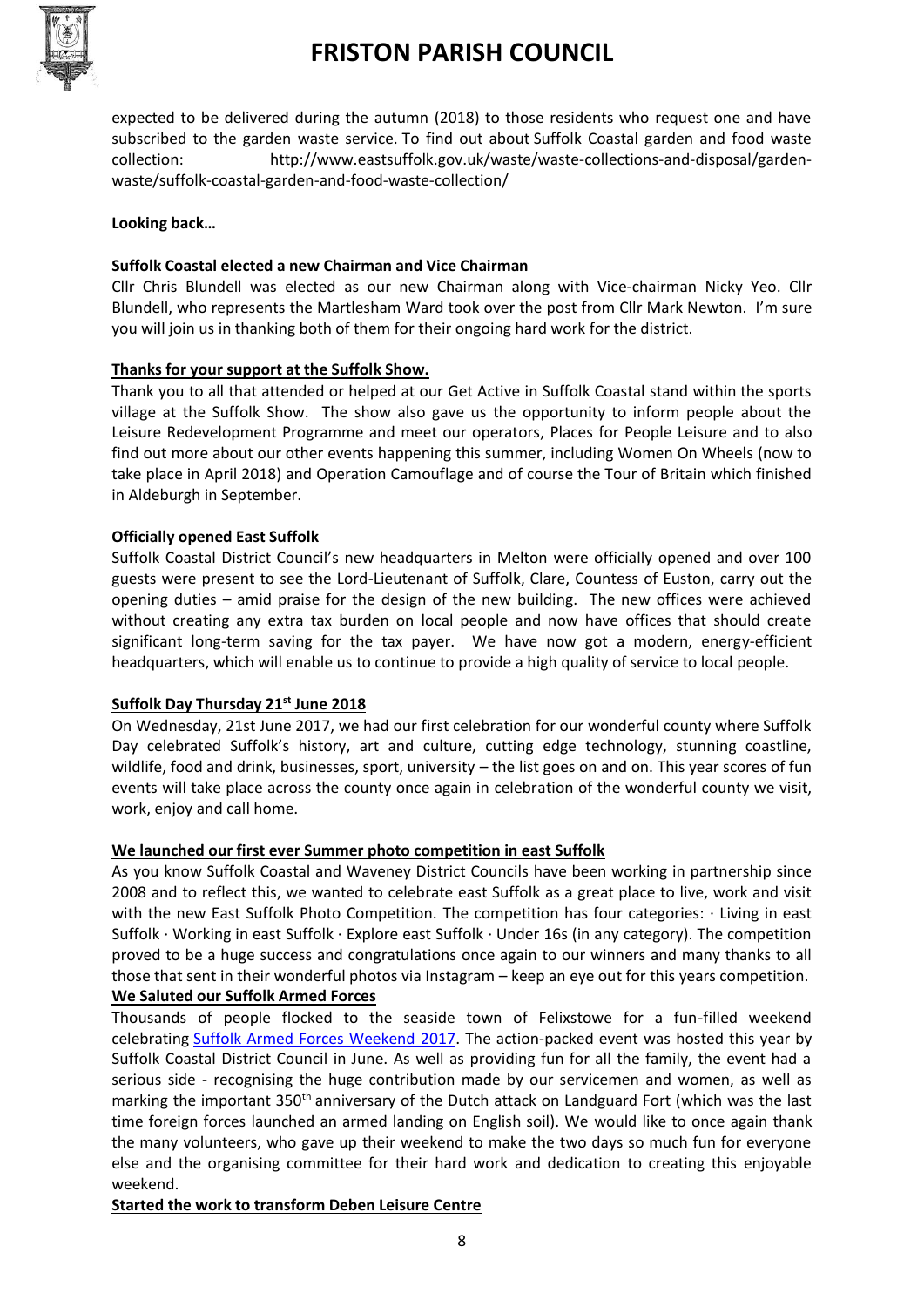

Deben Pool closed on Thursday 31 August and work started on Monday 4 September for a 10 month period to transform the facility into a state-of-the-art leisure centre. The new leisure centre has been designed with the Council's leisure development partner, [Pulse Fitness](http://thepulsegroup.co.uk/pulse-fitness/) and operators [Places](https://www.placesforpeopleleisure.org/)  [for People Leisure](https://www.placesforpeopleleisure.org/) and includes a new, spacious gym, featuring modern equipment and the pool area will feature a new health suite with a steam room, sauna and ice room.

Suffolk Coastal's investment of £2.5 million in the new leisure centre has been boosted by £500,000 in Sport England National Lottery Funding. The work to develop the leisure centre is part of [the](http://www.eastsuffolk.gov.uk/leisure/sportandleisuredevelopment/suffolk-coastals-leisure-centre-redevelopment-programme/)  [Council's five year programme](http://www.eastsuffolk.gov.uk/leisure/sportandleisuredevelopment/suffolk-coastals-leisure-centre-redevelopment-programme/) to improve leisure facilities for the district and to encourage more people to become more active. We would like to thank members of Deben Pool for their support for the redevelopment so far. During the closure, members and visitors can use our other facilities at Leiston, Felixstowe and Brackenbury.

A key part of our Business Plan focuses on increasing access to quality leisure facilities and activities as part of our commitment to getting more people fit and active. We hope Deben will be the ignition for our complete leisure redevelopment to create facilities our communities can be truly proud of.

#### **New plans published for Leiston Leisure Centre**

New plans have now been published for **[Leiston Leisure Centre](http://www.eastsuffolk.gov.uk/leisure/sportandleisuredevelopment/suffolk-coastals-leisure-centre-redevelopment-programme/leiston-leisure-centre/) and Suffolk Coastal are now looking** for feedback from the community. Leiston is the second leisure centre in the district to be revitalised following the completion of Deben Leisure Centre in Woodbridge this summer, with work planned to start this autumn. The improved leisure centre has been designed with the Council's leisure development partner, Pulse Fitness and will continue to be run by Suffolk Coastal's operational leisure partners, Places for People Leisure. Suffolk Coastal hope the major investment in the leisure centre will help encourage more people to become fit and active. The enhanced facility will be given a new, first floor area which will feature a large gym with modern equipment, including cardiovascular, strength, resistance and functional zones. Improvements will be made to the changing areas, providing high quality village wet changing facilities with family friendly parent and child cubicles, separate changing for schools and individual wet-side changing cubicles and showers. A new health suite containing a sauna, steam and ice room with heated beds, a feature shower and relaxation area is being created, accessible from poolside. The facility will include a new entrance space, with a coffee shop and an enhanced pool viewing area featuring a soft play area for children. The community will be able to access more fitness classes with the addition of two new dance studios and a group cycling studio, which will also serve as multi-use bookable rooms.

Through listening to initial feedback and advice from Sport England, the two squash courts are being retained. Improvements will also be made to the lighting in the pool area and the front car park will be resurfaced. Work is planned to start in autumn, with an initial closure needed to undertake structural work for a short period. The leisure centre will then partially open to give access to parts of the facility during the work. Cllr TJ Haworth-Culf, cabinet member for Customers, Communities and Leisure, said: "I really want to thank the community for their support for the improved leisure centre so far, as their initial input has helped us to rethink the design of Leiston and ensure that the modernised facility will cater for all members of the community. "We want to create a fun and contemporary centre that boosts vitality for everyone and we believe the designs reflect this. The centre is in need of modernisation and the improved facility will help more people become fit and active as well as providing a contemporary space for the community to enjoy.

"We're now looking for final feedback from local people on the design and functionality of the building so we're ready to start working on the project later this year."

The Leisure Team will be contacting and speaking with a range of groups, leisure centre users and other key stakeholders in the next two months. If you are a community group, local club or team and would like to have a chat with the Leisure Team, please email: [leisure@eastsuffolk.gov.uk.](mailto:leisure@eastsuffolk.gov.uk) If you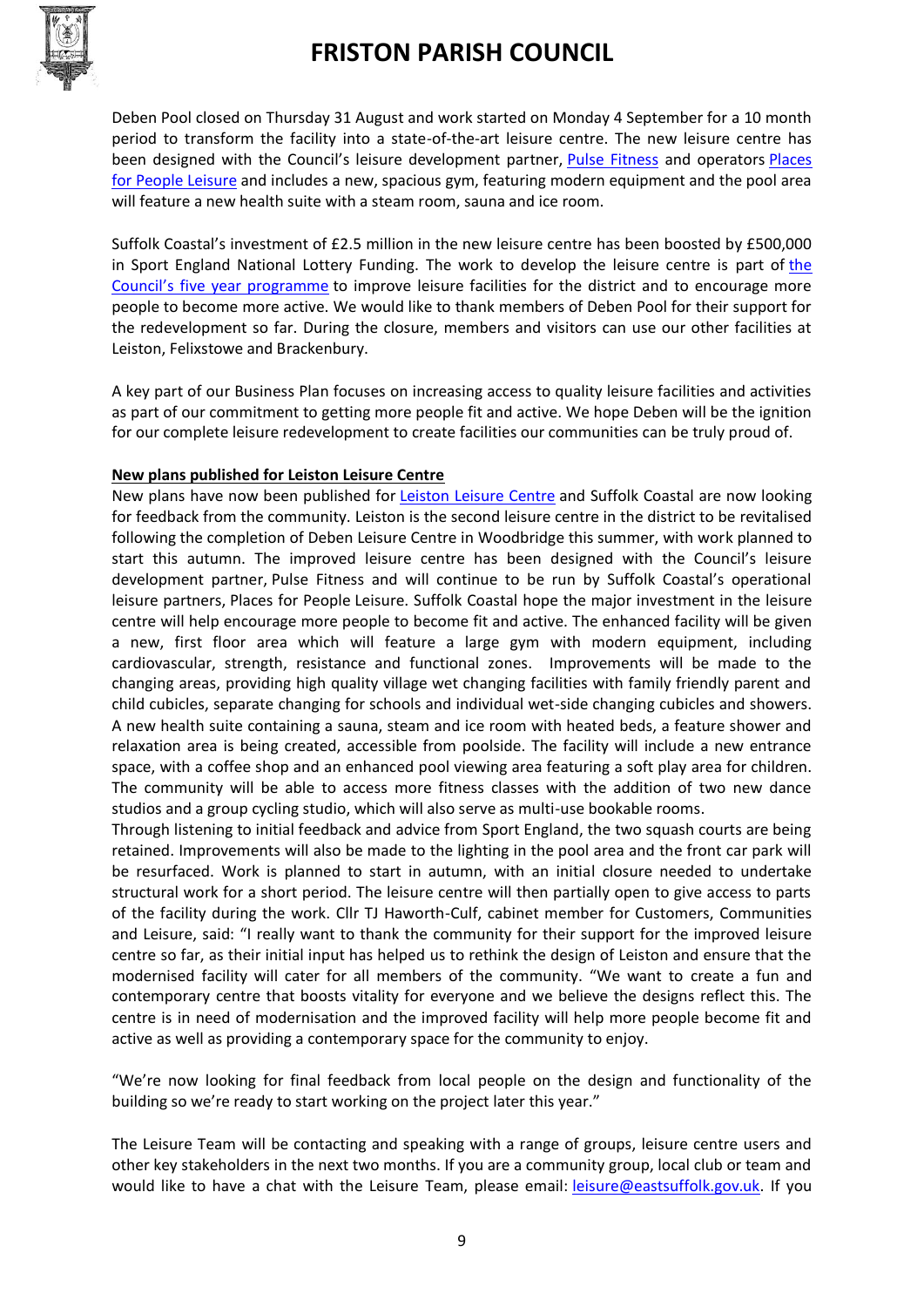

would like to stay up to date with the progress of the Leisure programme, sign up to receive our regular newsletter by contacting: [leisure@eastsuffolk.gov.uk](mailto:leisure@eastsuffolk.gov.uk)

#### **We love apprentices in east Suffolk!**

Suffolk Coastal and Waveney District Councils are celebrating the impact of apprentices within the two councils after recruiting a record number this summer.

The apprenticeship scheme has become well established within the two councils with 43 trained since 2012. Even once their apprenticeships have been completed, 70% of apprentices over the last three years have stayed with the Councils to develop bright careers within the authorities. Several of these have gone on to undertake further qualifications within their chosen field, including level 3 apprenticeships in Business admin and Customer Services, level 4 professional qualifications in Housing, and one young person who joined us in 2012 has recently completed a level 5 qualification in HR. Apprentices are currently working in service areas across the two districts, including HR, planning, housing, finance, legal and Active Communities, with 13 new recruits joining the councils earlier this month. In return, we offer them all a business based, supported recognised qualification, a modern working environment, generous annual leave entitlements and valuable work based skills from day one.

#### **Celebrated older residents on Silver Sunday**

Older residents from across East Suffolk were invited to take part in a number of free activities as part of a national campaign to reduce loneliness. Silver Sunday is an annual celebration of older [people](https://silversunday.org.uk/) and raises awareness of the social isolation which affects so many. To mark the occasion, free events and activities took place in Suffolk Coastal and Waveney and older residents are encouraged to get involved and try something new.

As detailed in our Business Plan, we want our communities to thrive and for our older residents to feel supported, healthy and engaged. Silver Sunday is a great opportunity to celebrate our older people and ensure their invaluable contribution to society is not overlooked. Along with partner organisations, we are working to combat social isolation and loneliness, which can have a devastating effect on people's physical and mental wellbeing. More details for 2018 Silver Sunday coming soon.

#### **Cycling on the prom at Felixstowe**

SCDC ran a year-long trial and consultation which allowed cycling on Felixstowe Promenade after a request from Felixstowe Town Council. After running the consultation, to which over 500 people responded, it was therefore recommended to Full Council that SCDC removed the notices prohibiting cycling on the Prom at Felixstowe to allow all to safely enjoy the promenade.

#### **East Suffolk Partnership**

The East Suffolk Partnership celebrated its fifth annual Forum with over 200 people attending the fully booked event at Trinity Park. The theme "Unlocking the potential of growth in east Suffolk" focused on the idea of "inclusive growth". Inclusive growth is an important for promoting economic growth for the benefit of everyone - and we explored how to deliver economic growth while improving local services, supporting communities and protecting the environment.

The important annual event offered excellent networking opportunities and gave delegates the chance to participate in a collaborative approach to working in east Suffolk. Through a programme of presentations, workshops and seminars delegates examined how individuals and communities in East Suffolk can connect to, and feel the benefits from, economic growth. The East Suffolk Partnership (ESP) attracts people from local communities, voluntary organisations, public services, businesses and local government and encourages them to work together for the benefit of east Suffolk.

#### **Dog Control** - **Public Space Protection Orders**

The Council considered the outcomes from the pre-consultation exercise and the public consultation on the introduction on the draft Public Space Protection Orders (PSPOs) which outline dog controls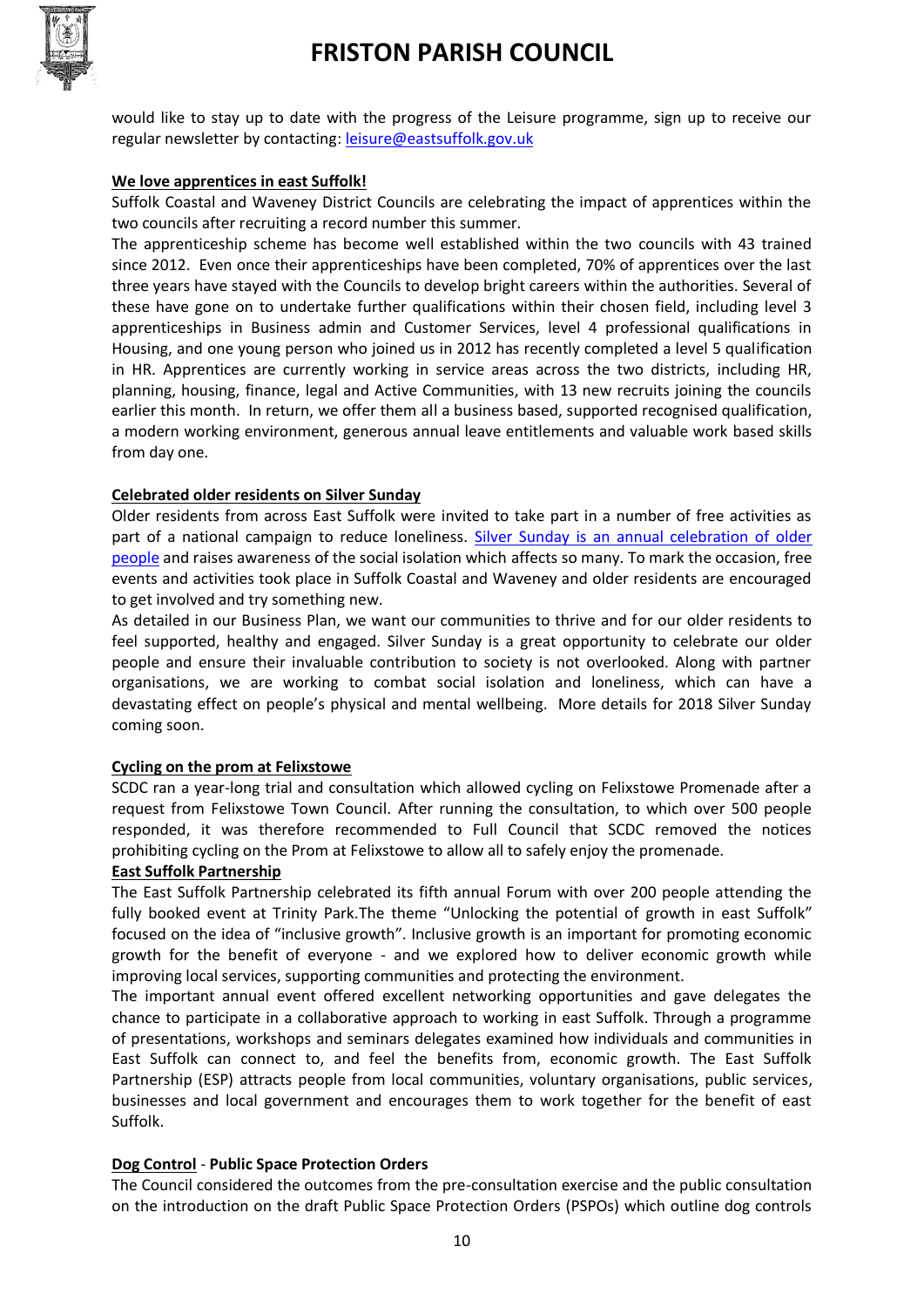

in the district. Town and Parish Councils and the public were consulted on the seven proposed PSPOs which replace the existing by-laws, enactments and a local "order" in the Suffolk Coastal District which impose requirements on dog owners. As well as updating controls, PSPOs also provide a more effective and efficient way of dealing with these types of offence through the issue of a Fixed Penalty Notice. The benefit of this approach is that controls, such as the prohibition of dogs on certain beaches during the summer months, can be more effectively enforced through the issue of Fixed Penalty Notices rather than by way of prosecution. This isn't about banning dogs everywhere. It's about replacing the existing laws to protect specific places where problems have been raised, with a more effective way of ensuring people control nuisance dogs. For instance; · Keeping dogs on leads at Landguard Point nature reserve – subject to time of year · Banning dogs from gated and fenced children's play areas  $\cdot$  Excluding dogs on Aldeburgh and Felixstowe beach – at certain specified times

#### **System recognised with second national award**

The hi-tech system, developed by Suffolk Coastal Port Health Authority for handling imports at the Port of Felixstowe, has been shortlisted for another national award. The Port Health Interactive Live Information System (PHILIS) has been shortlisted for a [Local Government Chronicle Award](https://awards.lgcplus.com/) in the Innovation Category. This is the second time the software system has been shortlisted, after it was named a finalist in the Technological Innovation category of the APSE Environmental Services Innovation Awards 2017 in October. Since its development and launch at Suffolk Coastal's Port Health Authority in September 2009, PHILIS has been developed to incorporate a scanning module to handle the high volumes of paperwork and original certification that accompanies imported food consignments. In addition to benefiting the Port Health service at Felixstowe, the software has now been licenced to all of the major sea ports: London, Mersey and Southampton. During 2016/17, the system has also been developed by the team to manage animal welfare requirements at Heathrow's Animal Reception Centre (HARC).

The system now:

- Manages 85% of food imported into the UK from outside of the EU
- Supports 100 users operating from 4 Port Health Authorities and HARC
- Handles over 3million containers a year through the 4 ports
- Has delivered at least a 20% saving in officer time at Felixstowe
- Scans around 1 million documents a year
- Generates income for the Council through licence fees

#### **Prosecuted a resident who landed up with a criminal record for waste offence**

Suffolk Coastal and Waveney District Councils reminded householders that they have a legal responsibility, or duty of care, to prevent their waste from being fly-tipped after a resident pleaded guilty to a waste offence. The resident pleaded guilty to an offence of failing to fulfil his duty of care towards household waste contrary to Section 34(2A) of the Environmental Protection Act 1990 in March 2017 from his address. The case was brought to court after twenty sacks of general, unsorted household waste which were found to have been fly-tipped.

We would therefore urge anyone who arranges for any waste to be taken away from their home by anyone other than the Council's service partners Suffolk Coastal Norse or Waveney Norse, to remember the "Scrap Code", to avoid being held responsible, and risk acquiring a criminal record, should their waste end up fly-tipped."

- S: Suspect. Beware of rogue waste carriers reputable companies do not usually make direct approaches. If in any doubt as to whether someone is a legitimate waste carrier, do not allow them to take your waste.
- C: Check. Ask for their waste carrier registration details, and verify them by checking the [online register](https://environment.data.gov.uk/public-register/view/search-waste-carriers-brokers) (https://environment.data.gov.uk/public-register/view/search-waste-carriers-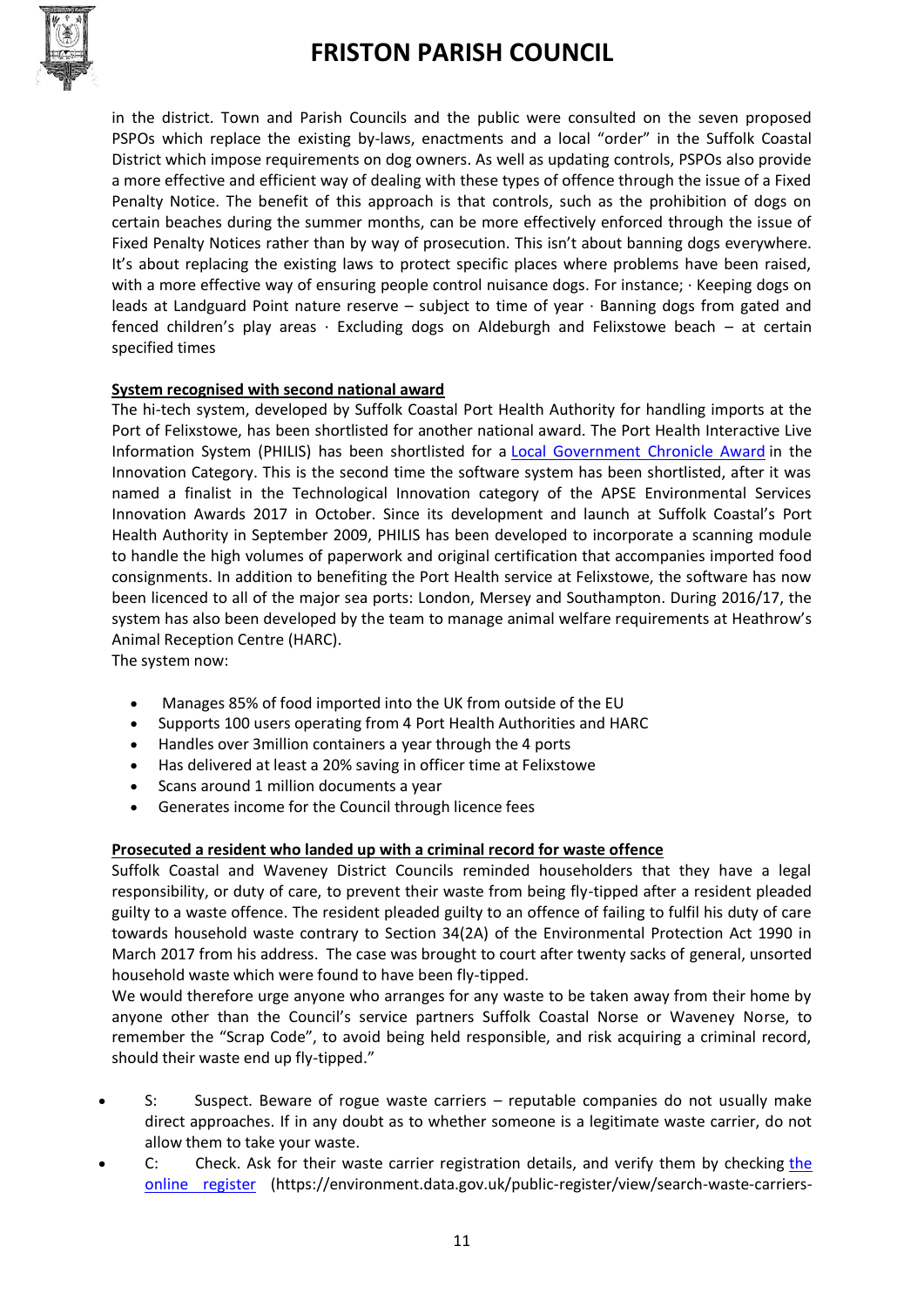

brokers) or by calling 03708 506 506. Always note down the registration number of the vehicle used to take your waste away.

- R: Refuse unsolicited offers to have any rubbish taken away. Always carry out your own research and choose who you wish to approach. Legitimate waste carriers are unlikely to seek business by going door-to-door.
- A: Ask questions. Always ask what exactly is going to happen to your rubbish and seek evidence that it is going to be disposed of appropriately. A legitimate, professional waste carrier who wants your business should not object to being asked reasonable questions.
- P: Paperwork. Make sure you get a proper receipt containing the written information for your waste. This should include what has been removed, and where it will be going. Make sure the Company or tradesman's details are included.

If you see someone fly-tipping in Suffolk Coastal or Waveney, please report it in confidence online at: [www.eastsuffolk.gov.uk/waste/fly-tipping/how-to-report-fly-tipping.](http://www.eastsuffolk.gov.uk/waste/fly-tipping/how-to-report-fly-tipping) Or by calling Suffolk Coastal and Waveney District Councils on 01394 383789 or 01502 562111, or email [environment@eastsuffolk.gov.uk.](mailto:scs@ncsgrp.co.uk) More information for Suffolk householders, landowners, and businesses about how they can help prevent and tackle fly-tipping is available on the Suffolk Recycling website: [www.greensuffolk.org/recycling/fly-tipping](http://www.greensuffolk.org/recycling/fly-tipping)

#### **Ran and judged a local competition for a new piece of Art Work at East Suffolk House commission**

Suffolk Coastal marked their first year in their new headquarters and were looking for a new and exciting piece of art to be displayed in the reception area which reflects Suffolk Coastal as a district, drawing on aspects of the East Suffolk Business Plan and compliments the architecture of the building. [Emma Green](http://www.emmagreen.co.uk/) who lives locally in Woodbridge was picked by Suffolk Coastal staff and councillors to create a unique piece of work for the council.

Her paintings explore the coastal landscape in semi-abstract style, emphasising the light and atmosphere of the environment. Much of her work focuses on the River Deben, including the boatyards near her river-side studio. The council received ideas from 22 artists of which five finalists were chosen to come in and meet the judging panel of staff, councillors and external arts experts who made the ultimate decision. Well done and thank you to all those that submitted towards this competition.

#### **Launched a new domestic abuse website launched in Suffolk Coastal**

A new website was launched in Suffolk Coastal to support those affected by domestic abuse.

[The Coastal Action Against Abuse \(CAAA\) website](http://www.c-aaa.uk/) promotes the group incorporating professionals who work in partnership to raises public and professional awareness and understanding of the impact of domestic abuse on victims, their families and the wider community within Suffolk Coastal District. The website signposts the public to local services and support in the area, links to national and local campaigns and increase awareness of types of abuse: http://www.c-aaa.uk/

#### **Felixstowe started work to become a dementia friendly town**

Felixstowe started work to become the first dementia friendly town in Suffolk Coastal to help make lives easier and support more accessible to people affected by dementia.

It's estimated that around 12,800 people in Suffolk are currently living with dementia, with the number rising in the future. Felixstowe hope the introduction of support groups and information sessions to businesses and individuals will help improve the community's understanding of dementia. If you would like to get involved with the Felixstowe Dementia Action Alliance, email: [fxtdaa@gmail.com](mailto:fxtdaa@gmail.com) or phone 07717 150993. For further information visit: [www.dementiafriends.org.uk](http://www.dementiafriends.org.uk/)

#### **We invested over £1m in Suffolk**

Suffolk Coastal is celebrating the success of its **[Enabling Communities Budget](http://www.eastsuffolk.gov.uk/community/enabling-communities/)** this month as funding pumped into communities reaches over £1 million, since the scheme launched in December 2013. So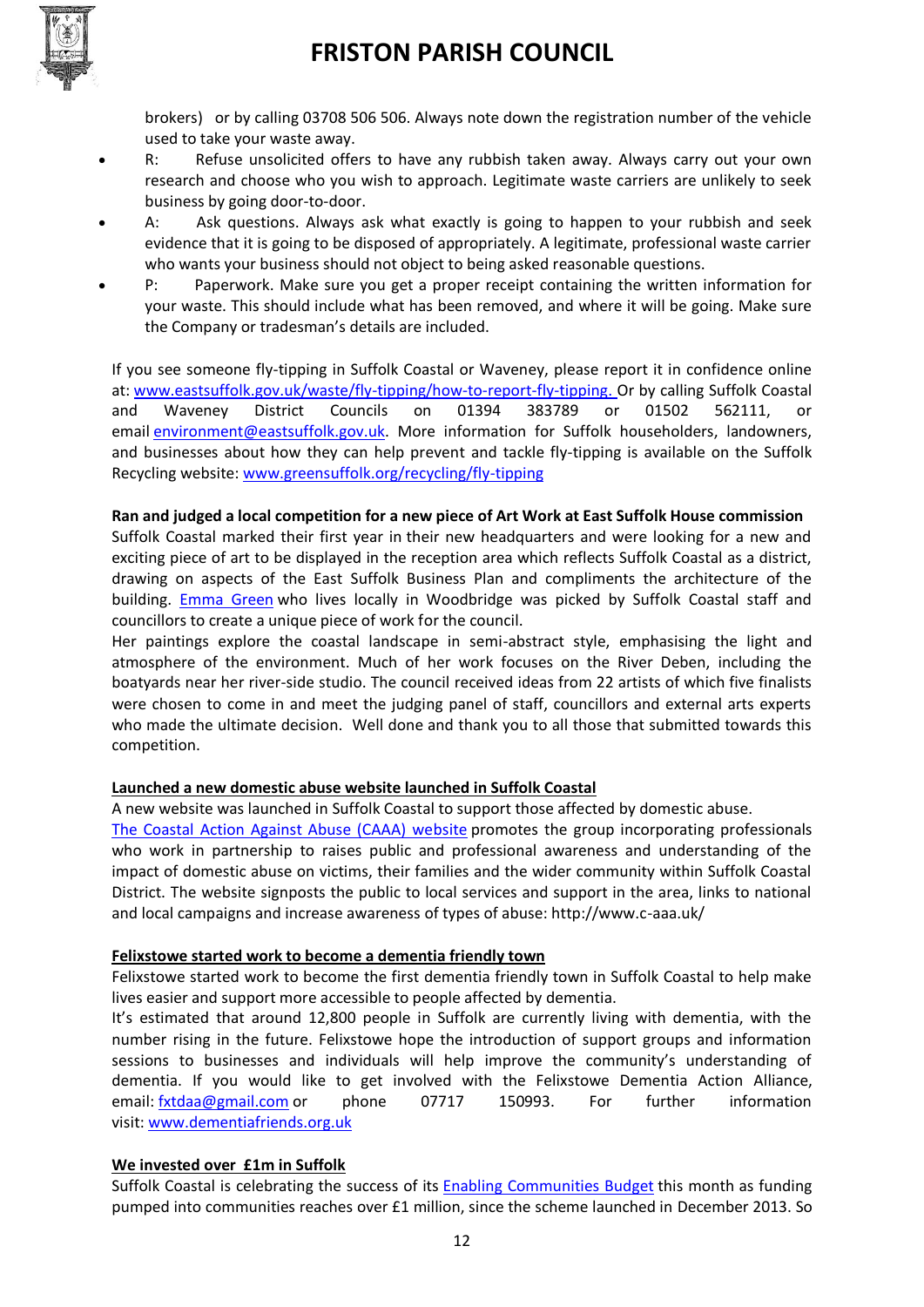

far, our councillors have supported over 750 projects and community initiatives which equals to £1,038,048. Support has also been given to 23 projects through Suffolk Coastal's Exemplar Grants programme, amounting to £187,940. The budget has supported everything from new play areas, improvements to community buildings, charities which help the youngest and oldest members of our communities, sports clubs and activities which cater to all ages, community tree planting and lifesaving defibrillators – with the list continuing to grow as Enabling Communities funding reaches communities. This year each of our councillors have £6,500 to allocate to new projects, enhancing existing projects or community groups in their ward. To find out how your local councillor is spending their budget, or for more information about the Exemplar grants visit their [contact details](http://www.eastsuffolk.gov.uk/yourcouncil/councillors/suffolk-coastal-district-councillors)  [pages](http://www.eastsuffolk.gov.uk/yourcouncil/councillors/suffolk-coastal-district-councillors) to get in touch: http://www.eastsuffolk.gov.uk/yourcouncil/councillors/suffolk-coastaldistrict-councillors

#### **Crucial Crew Plus trialled at Leiston school**

The Alde Valley Academy in Leiston is the first school in Suffolk to trial a new training initiative aimed at keeping young people safe. Crucial Crew Plus is a new safety initiative aimed at high school pupils, focusing on how to stay safe in all aspects of life and includes self harm, cybercrime, sex education, substance misuse, grooming and healthy relationships, apprenticeships, realities of crime, selfesteem confidence and anxiety.

The training builds on the success of the one day training primary schools are invited to attend each year, Crucial Crew, and is provided to all year groups. The training is made up of short presentations and interactive sessions which are supported by a number of local organisations including Suffolk Police, Suffolk Coastal District Council's Active Communities team, Suffolk Wellbeing Service, Access Community Trust, Terence Higgins Trust, Turning Point, Suffolk Coastal Communities team, Suffolk Road Safety, and the Youth Offending Service. The training teaches children how to tackle the personal dangers they face and helps to prevent them from becoming involved in crime. It delivers hard hitting messages to young people on issues affecting them most, such as sexting, drug and alcohol misuse, grooming and gang violence.

#### **Recent/Up to date information**

Cabinet Meeting this Tuesday 6 March 6.30pm (06.03.18) in the Deben Conference Room.

#### **Landguard Partnership: Extension to Agreement**

We have supported the Landguard Partnership since 2009. However, the agreement to support the partnership runs out in April 2018. It may be renewed for further 5-year periods, subject to the agreement of all members of the partnership. Partnership members have been consulted and agreed in principlel to extend their support. As part of the Agreement, SCDC contributes £18,000 a year to the Landguard Partnership.

#### **Treasury Management and Investment Strategy for 2018/19**

Each year, every local authority must approve a policy strategy, which will govern its day-to-day treasury management objectives for that year. The strategy balances the need to maximise performance from investments, money market and capital market transactions, while minimising the risk to the Council's cash flows and banking. The overriding principle is security of Council's money.

Recent news:

**The adverse weather conditions** across the east have had a huge impact on our refuse collection service. We have put the safety of the public and our crews first and we are very grateful for your patience and understanding. We will now begin the process of catching up, as well as undertaking a full, and scheduled collection correction service from Monday. It is the intention of Norse to collect all missed, residual waste (black bins in Waveney / grey-lidded bins in Suffolk Coastal - and sacks) by the end of next week across Suffolk Coastal and Waveney.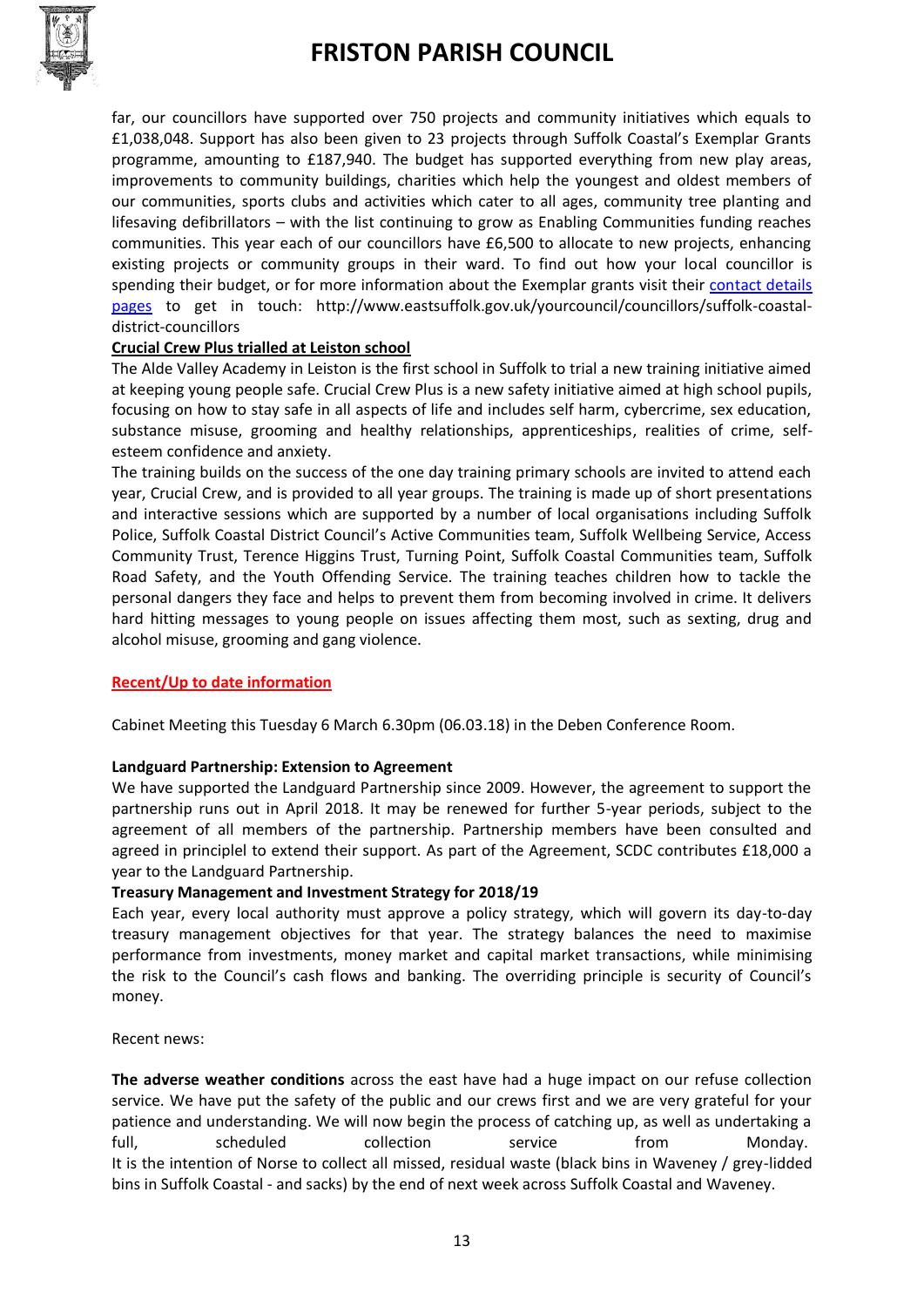

#### **Protecting the tax payer**

Suffolk Coastal has pegged its increase in Council Tax to less than a fiver for the second year running. At its Full Council meeting on Thursday, 22 February 2018, Suffolk Coastal District Council's Members voted unanimously to set the increase in its portion of the Council Tax for the coming financial year at 3.15%. In real money, this equates to a rise of less than £5 in Council Tax for people living in a Band D property during 2018/19. In fact, the annual increase in Council Tax on a Band D property for next financial year, from £157.32 to £162.27, is a rise of just £4.95 (or by less than 10p a week!), which is the same as 2017/18. But the Council remains committed to investing in the future prosperity of the District, as Suffolk Coastal's Leader, Cllr Ray Herring, explained:.

"Our financial situation is sound, because of the tough decisions we've made over the last decade to streamline our operation and become more efficient," said Cllr Herring. "But there is no room to be complacent. There is a lot of uncertainty surrounding local authority funding from Government in the future. "This means we need to become increasingly financially self-sufficient, if we are to maintain our frontline services at their current level. We need to make more money from our existing resources, rather than relying on central Government funding. This year marks a decade of successful partnership working with our colleagues in Waveney, dating back to when we were among the first councils in the country to appoint a joint Chief Executive. This partnership has created £22.5m in combined savings since 2008 – an amazing achievement when each council only has a £12million annual budget (2017/18 figures). The councils have also nearly halved their joint workforce, from 1,353 on 1 April 2008 to 733 on 1 April 2017. "We will continue to review our services and adopt a more commercial approach. We are confident we can deliver quality services, while continuing to make efficiency savings and investing in the future." Although Suffolk Coastal collects the Council Tax (on behalf of Suffolk Coastal, the County Council, Police and Town/Parish Councils), only about 10p in the pound goes towards providing our district council services.

#### **New council logo…What does east Suffolk mean to you?**

So what does east Suffolk mean to you? With confirmation that the Secretary of State has agreed to the creation of a new 'super district council' for the area – we want your ideas to help inspire an identity for the new organisation.

Suffolk Coastal and Waveney District Councils have been working together for nearly a decade, delivering important services - in partnership - to the communities of east Suffolk. Now, having [received confirmation from the Secretary of State that he is minded to approve our proposal](http://www.eastsuffolk.gov.uk/news/east-suffolk-gets-the-go-ahead/) to create a brand new, single local authority for the area, a huge amount of work is being undertaken to prepare for the final decision, which is expected shortly. As well as the considerable amount of legal and constitutional tasks which must be completed, the new organisation must create and establish a visual identity which, naturally, includes a new 'logo'. Logos are used to identify an organisation and, for a council, can be found in a huge number of locations – from buildings and vehicles, to letters and leaflets. And we would like YOUR help! We are looking for ideas to help us create a visual identity for the new council as part of a competition, open to anyone living in east Suffolk. We want to know what east Suffolk means to you, what inspires you and what best represents the greatest things about this wonderful part of the country. We are looking for your drawings, artwork or designs so that we can get a real feel for what matters to you and what makes you proud to be here. There will be prizes for the best and most interesting ideas – in adult and Under 16 categories - and, most importantly of all, one or more will be used as part of the creation of the new logo itself.

Entries can be submitted in person, by post or via email in any format as follows:

 In person/by post (in a sealed envelope please) to: 'East Suffolk Identity Competition' at Riverside, 4 Canning Road Lowestoft, NR33 0EQ East Suffolk House, Riduna Park, Melton IP12 1RT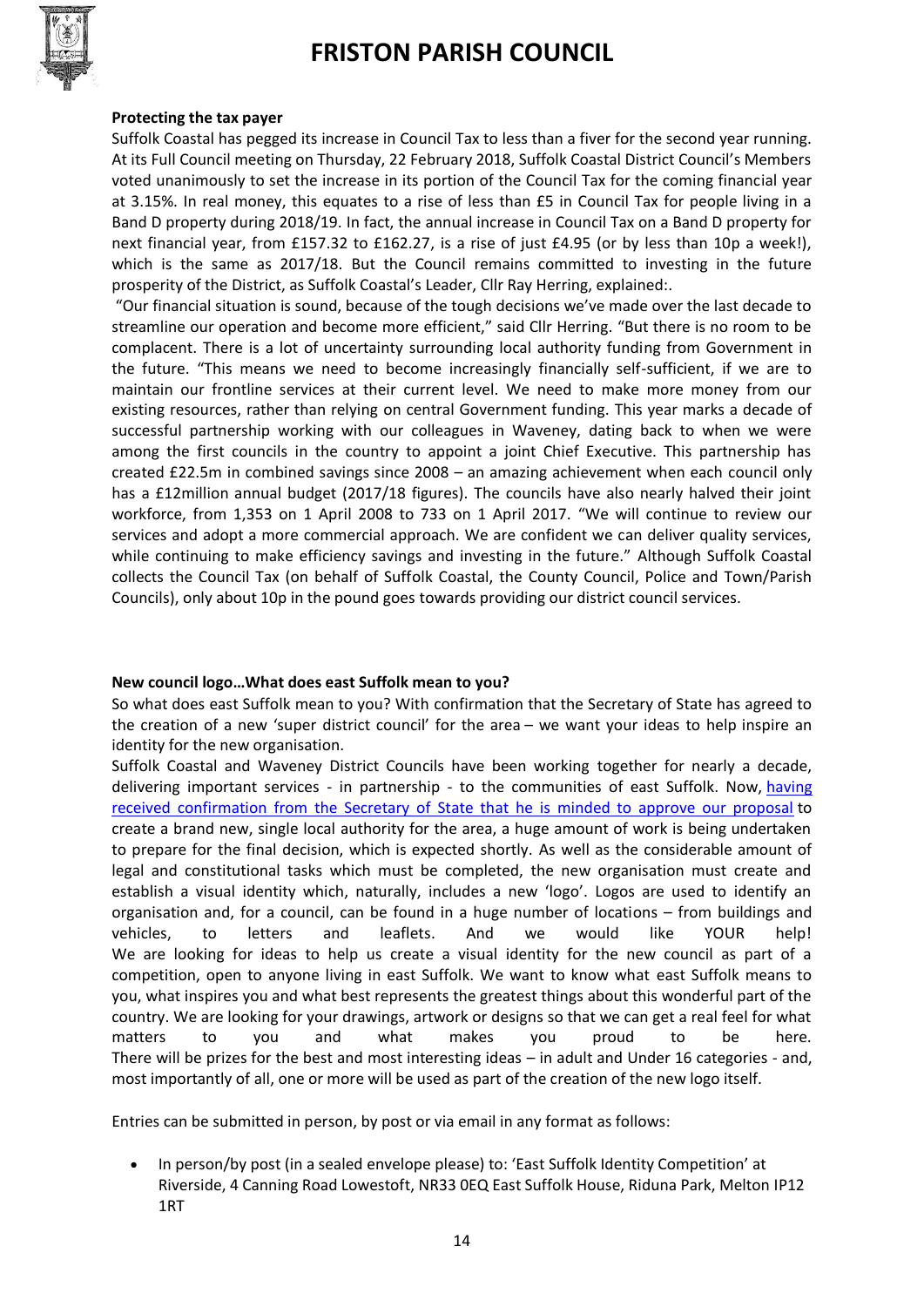

#### By email to: [communications@eastsuffolk.gov.uk](mailto:communications@eastsuffolk.gov.uk)

We welcome hand drawn/crafted artwork, or digital compositions in either jpg, png or pdf formats. Terms etc available on the website. The closing date for the competition is midday on Thursday 8 March.

**Response to Second Stage Consultation** on the future management of off-street Car Parks in preparation for Civil Parking Enforcement, and next steps: The paper identified the off-street parking orders which need to be prepared ahead Civil Parking Enforcement (CPE) transferring from the police to the Suffolk local authorities . The implementation of CPE is planned for April 2019 but there is some uncertainty from Central Government about the exact timing due to pressure on their legal resources due to Brexit. The off-street orders need to be amended in April 2018 for any changes that are desirable between now and April 2019 as there will be a freeze on any changes from April 2018 to April 2019 while the CPE legal work is being carried out. Thank you to the 3 in Aldeburgh that contributed to the consultation. For more information <http://apps.eastsuffolk.gov.uk/committeeminutes/showagenda.asp?id=22632>

The recommendations at Cabinet were::  $\bullet$  Adjust tariffs for the first time in 5-7 years (See Appendix B) Investigate the implementation of Pay and Display tariffs at Slaughden Road (land ownership needs to be clarified as unclear if highway or council land). If landownership allows, the tariff level would be set at the same level as Fort Green and Thorpe Road. The notices were erected 12/02/18 for a period of 6 weeks.

**ESP Board meeting 07.03.18 The Greenprint forum presented to the board on the below and also TJ gave an update on getting younger people heard on different boards/groups etc.** 

**There will be a Youth Conference at East Suffolk House on April 11th where all hign school/college age young adults are invited to come and contribute in a youth conference. This is an informal event, no need to book a place so please come along 11.30am-2pm,** 

**Most people were appalled by the shocking scenes of how plastic is polluting our seas, choking the lives out of our aquatic wildlife, recently shown on Blue Planet II.**

Now is your chance to join the dedicated band of public-spirited people who are taking positive action to fight against the scourge of plastic in our society. Suffolk Coastal District Council will be hosting a special event, entitled 'Plastics know your place in the community', at its offices in East Suffolk House, Melton (IP12 1RT), from 6pm to 9pm on Wednesday, 28 March. The event is being staged by the Greenprint Forum – which has designated 2018 as its year of #plasticaction. Andrew Cassy, Chairman of the Greenprint Forum, explained: "Our vision is for the people of east Suffolk to work together to improve our quality of life and living standards, while reducing our environmental impact. We have a wide range of complimentary environmental goals but have decided to focus on taken action on plastic this year, because there is a significant and widely recognised need to act now both here in east Suffolk and across the world. Taking action on plastic now is one small but important step in a long improvement journey. Our aim is to work to ensure the use of plastics is tightly controlled and everyone takes responsibility to reduce the impact of their activities on the natural environment". The Greenprint Forum is a voluntary network facilitated by Suffolk Coastal and Waveney District Councils to help deliver their [business plan](http://www.eastsuffolk.gov.uk/assets/Your-Council/Business-Plan/East-Suffolk-Business-Plan.PDF) specifically enabling community environmental action to improve lives and strengthen our economy.

Cllr Carol Poulter, Suffolk Coastal's Cabinet Member for the Green Environment, said "Many people will have been inspired to take action by Blue Planet II and other recent publicity, highlighting the damage we are doing to the planet by letting plastic escape into nature. This event gives local people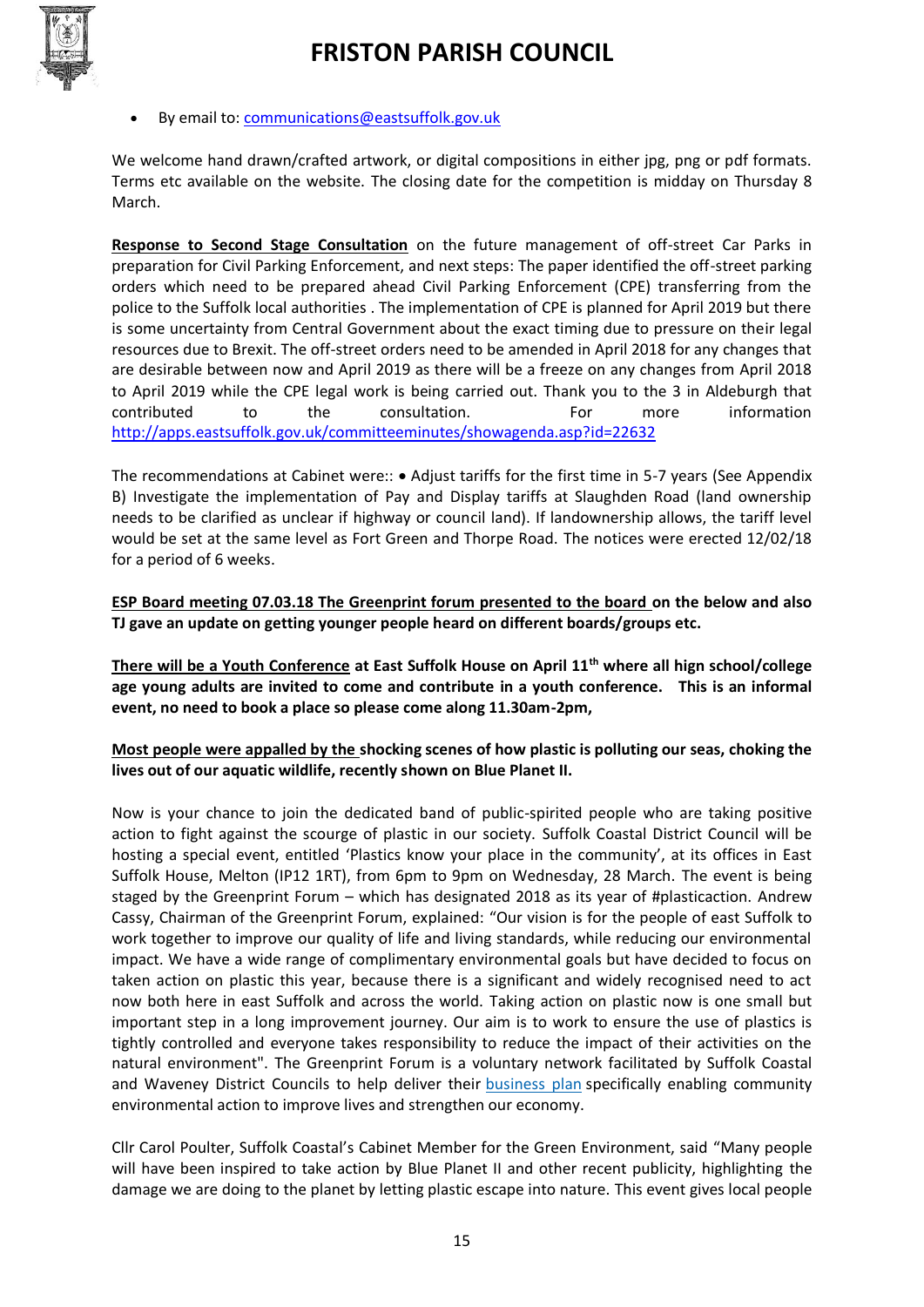

more information about the situation in this area, as well as giving them the opportunity to be inspired by the personal stories and experiences of others".

This event supports two of Suffolk Coastal's aims in its Business Plan - 'Protecting, enhancing and making sustainable use of our environment'; and, 'a diverse mix of resilient and supportive communities that value their rural and coastal heritage; which feel engaged, valued and empowered; and where people's needs are met and where they can make a difference to their community.'

The 'Plastics know your place in the community' event is open to all – but booking is essential. Please [book online](http://www.eventbrite.com/e/plastics-know-your-place-in-the-community-tickets-42455913781) or call 01394 444747. [More information](http://www.eastsuffolk.gov.uk/environment/east-suffolk-greenprint-forum/events/forthcoming-events/) on the Greenprint Forum and its forthcoming events. The event is being organised by Suffolk Coastal District Council and primarily sponsored by the East Suffolk Partnership, with the University of Suffolk contributing as part of their Sustainable Community outreach programme. There will be an opportunity to buy artwork, tea, litter pick sticks and other relevant goodies. Food will be provided.

#### **Women's Tour comes back to east Suffolk**

The OVO Energy Women's Tour will return to Suffolk this June, as the county hosts the opening stage to the UCI Women's WorldTour race on Wednesday 13 June. Over 100 of the world's top cyclists will race from Framlingham to Southwold, home of race sponsors Adnams, taking in a 130 kilometre route through Suffolk, including Wickham Market, Woodbridge, Ipswich, Stowmarket and Halesworth. It will mark the fourth time that Britain's biggest women's cycling event has returned to the county, and in a boost for fans there will also be a chance to ride much of the route, in the OVO Energy Tour Ride sportive event supporting Breast Cancer Care on Sunday 1 July.

We are delighted to be hosting the opening stage of this year's OVO Energy Women's Tour, welcoming the tour back to Suffolk for a fourth year. The race will showcase Suffolk's heritage and iconic landmarks, bringing major investment into the county. It will also encourage more people to take up cycling and live a more active and healthy lifestyle, contributing to our ambition to make Suffolk England's most active county. "It will be an event that everyone can celebrate and enjoy."

In a joint statement, Cllr TJ Haworth-Culf, Suffolk Coastal District Council's Cabinet Member for Customers, Communities and Leisure and Cllr Michael Ladd, Waveney District Council's Cabinet Member for Economic Development and Tourism said: "We are thrilled to be welcoming the OVO Energy Women's Tour to the area once again, particularly as we will be hosting both the start and finish of the opening stage in east Suffolk.

"This popular event brings many visitors to our region and provides a real boost to the local economy. As always, we will be working closely with local communities, businesses and schools to get them involved with Tour-related activities." Commenting on the news, Emma Hibbert, Marketing Director of Adnams said: '

'Adnams has supported the Women's Tour and Tour of Britain for a number of years and is delighted to welcome the professional riders back to Suffolk and in particular Southwold. It is a real credit to the County and the support of the local community that we are able to host a full stage in the County. 2018 is set to be an exciting year for cycling in Suffolk, with the addition of the Tour Ride and other cycling events to the calendar." Stage One will start from the centre of Framlingham, revisiting the town midway through the stage as a bonus for spectators, with the finish coming on Southwold's Promenade, just yards away from where the race began in 2016. Commenting on the announcement, Race Director Mick Bennett said: "We are delighted that the Grand Départ of the 2018 OVO Energy Women's Tour will take place in Suffolk, a county that has enthusiastically supported the race since the inaugural edition four years ago. Upon departing Framlingham, this stage will take in many roads that have featured in both the Women's Tour and OVO Energy Tour of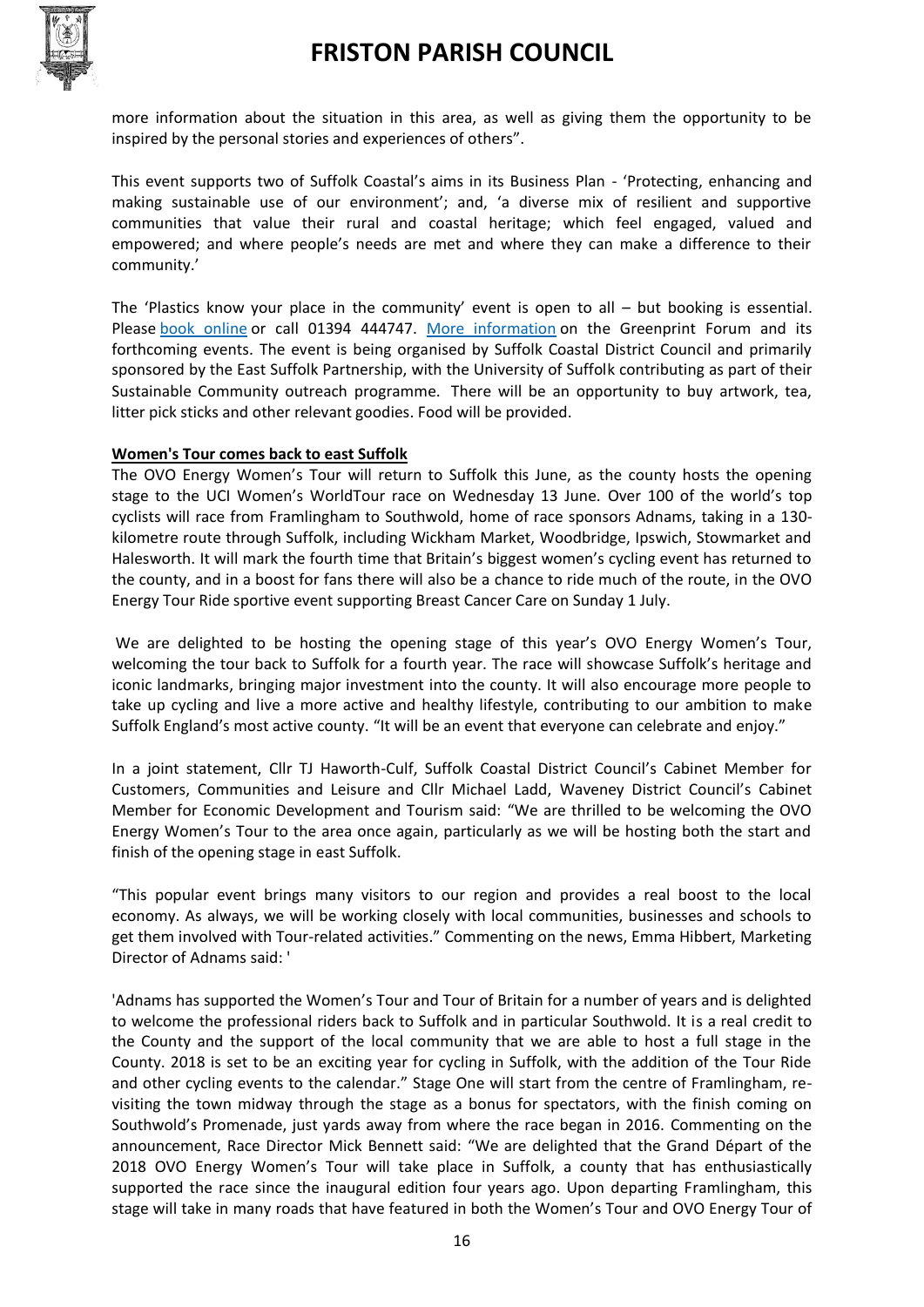

Britain in recent years, while the finish on Southwold's North Parade looks tailor-made for a fast and thrilling bunch sprint."

Claire Pulford, Head of Events at Breast Cancer Care said: "We are absolutely delighted to be partnering with the OVO Energy Women's Tour for a second year. "It is particularly exciting for Breast Cancer Care to be involved in this year's OVO Energy Tour Ride. More than 500 people in Suffolk will be diagnosed with breast cancer this year\* and the funds raised from the Tour Ride will help our charity continue to support and make a positive difference to these people and the lives of the thousands of people facing breast cancer in the UK." In total 17 teams will compete in the 2018 OVO Energy Women's Tour, including four British squads, Wiggle HIGH5, Trek Drops, WNT Rotor and Storey Racing, with the riders set to compete in the race being announced during the early summer. Two weeks after the race a special sportive will take place on Sunday 1 July, starting and finishing in Southwold, giving members of the public the chance to ride one of two routes, both of which will use the Stage One route. Further details of the OVO Energy Tour Ride supporting Breast Cancer Care, including how to enter are available on the [Tour Ride website.](http://www.tourride.co.uk/) A one-hour highlights programme of every stage will be broadcast daily on ITV4 and Eurosport and available on demand via the ITV Hub and Eurosport Player. The OVO Energy Women's Tour is a part of the UCI Women's WorldTour, comprising 23 events around the world in 10 different countries.

Finally. We are congratulating ATC, Leiston Longshop Museum, Deben Community farm and the Kesgrave computer club for being shortlisted for an enabling communities award – to be announced this Thursday evening at our SCDC Awards evening. Good luck and congratulations to all finalists and all nominated for the SCBCA.

#### **Useful reminders/contact details etc**

Tragically we updated you within our reports last June with a Statement following London Bridge terror attack.

With the tragic events that took place in London and Manchester last year, Suffolk Constabulary's Chief Constable moved to reassure local residents and visitors that although the county remains safe, the approach to policing will be continuously reviewed to help mitigate any potential further threats.

The latest guidance on recognising the terrorist threat and remaining vigilant can be accessed via the [National Counter Terrorism Security Office website.](http://www.nactso.gov.uk/) <https://www.gov.uk/government/organisations/national-counter-terrorism-security-office> To report any suspicious activity or behaviour call **0800 789 321** or in an emergency dial **999**.

Help us keep our communities safe by reporting any suspicious activity and please [pass any useful](https://www.suffolk.police.uk/contact-us/report-something/report-crime)  [information to Suffolk Police about any incident. https://www.suffolk.police.uk/contact-us/report](https://www.suffolk.police.uk/contact-us/report-something/report-crime)[something/report-crime.](https://www.suffolk.police.uk/contact-us/report-something/report-crime) DO NOT USE THE LINKS IN AN EMERGENCY OR IN A SITUATION THAT REQUIRES AN IMMEDIATE POLICE RESPONSE WHEN YOU SHOULD RING 999.

To report information anonymously on any crime, contact Crimestoppers on 0800 555 111. Crime reduction advice can be accessed via the Suffolk [Constabulary website.](http://www.suffolk.police.uk/advice/crime-prevention-z) <https://www.suffolk.police.uk/advice/crime-prevention-z>

#### **Recycling Right?**

All recyclable waste collected from Suffolk households is taken to the Materials Recycling Facility (MRF) in Great Blakenham, where it is sorted and baled before being sent on for recycling. This facility is designed to only accept and process certain materials. If the wrong items are delivered they have to be removed, sometimes by hand.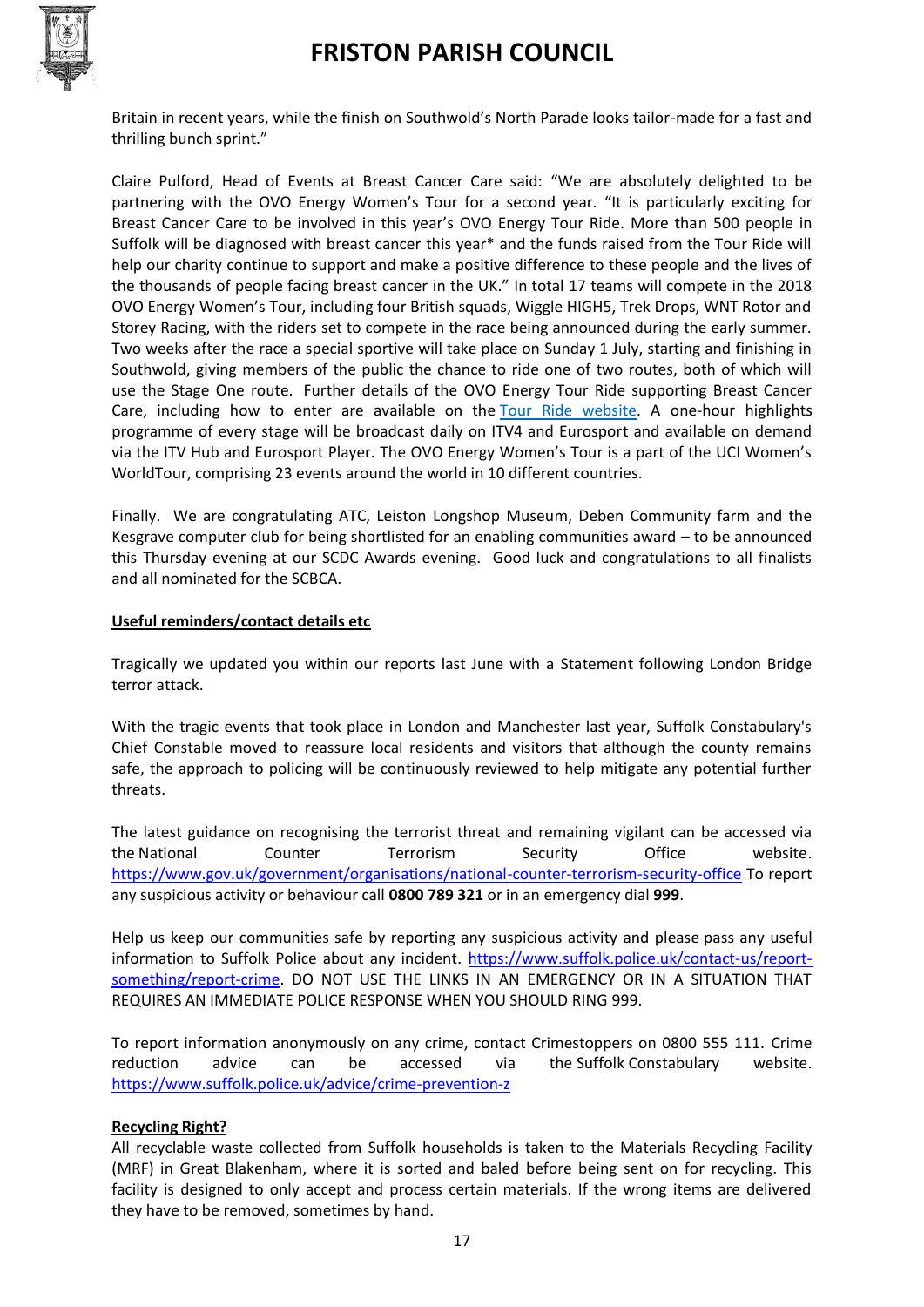

To ensure the correct items are put into their recycling bins, residents are being asked to remember the following points to combat contamination:

- Food waste, glass, electrical items, and batteries are just some of the common contaminants found. These items can't go in your recycling bin at home but they can be recycled elsewhere. Information on where they can be recycled are in the leaflet and online.

- Textiles and clothes can no longer go in the recycling bin, either bagged or loose. Instead people are asked to donate their clothing to charity shops, or to take it to their nearest recycling banks.

- Some people are even putting used nappies in their recycling bins. These must always go in the rubbish bin.

- Anything smaller than 4cm, such as loose bottle tops or shredded paper, won't get recycled they fall through the sorting process. However, bottle tops can be recycled by simply washing and squashing plastic bottles and putting the tops back on.

- Aluminium foil needs to be rolled into a tennis ball size before being placed in the recycling bin.

While it is great we are recycling more than half of our household waste here in Suffolk, this campaign will hopefully help people better understand what can be put in their recycling bins and what can't. Contaminating your recycling bin isn't a small problem and this year it's costing Suffolk taxpayers over £500,000 just to remove the wrong stuff. This money could be better spent supporting services elsewhere. It's therefore vital that we all do our bit and help get our recycling right. For more information about what can be recycled in your blue bin, please visit [www.suffolkrecycle.today](http://www.suffolkrecycle.today/)

#### **Food Hygiene - Remember to ask 'where's the sticker?'**

We are pleased that many food businesses across east Suffolk have been awarded the highest possible rating for food hygiene, however, we are reminding you to check the food hygiene rating sticker when choosing where to eat out. The Food Hygiene Rating Scheme (FHRS) helps people make an informed choice about where to eat by highlighting restaurants, pubs and cafes with excellent food hygiene. Food businesses can display their black and green FHRS sticker advertising their current food safety rating. This gives an immediate insight into the kitchen and shows how seriously the business takes food hygiene. All food businesses are checked by the Council's Food and Safety Team to ensure they are compliant with food hygiene law and so if a business is not displaying a FHRS sticker, it might be they have something to hide! Food businesses with poor food hygiene standards will have a rating of 0 (urgent improvement necessary), 1 (major improvement necessary) or 2 (improvement necessary).

People are encouraged to take food hygiene seriously when choosing where to eat and so if the FHRS sticker is not visible, always ask 'where's the sticker?' You can also check the rating of food businesses online at ratings.food.gov.uk.

All food businesses are capable of achieving the top FHRS rating of 5 (very good) and having a top rating can attract more customers. Food establishment owners should make sure their FHRS sticker is proudly on display on the door, the menu and in any advertising.

#### **Power cuts - Don't be left in the dark**

There's a new number to call if you have a power cut. When the power goes out, it can leave people feeling unsure about what to do. Research by Energy Networks Association found that 72% of people don't know who to contact during a power cut, with many wrongly thinking they should call the electricity supplier they pay their bill to.

105 aims to solve this problem, providing you with an easy-to-remember number that will put you through to your local electricity network operator - the company that manages the cables, wires and substations that bring electricity into local homes and businesses. 105 is a free service for people in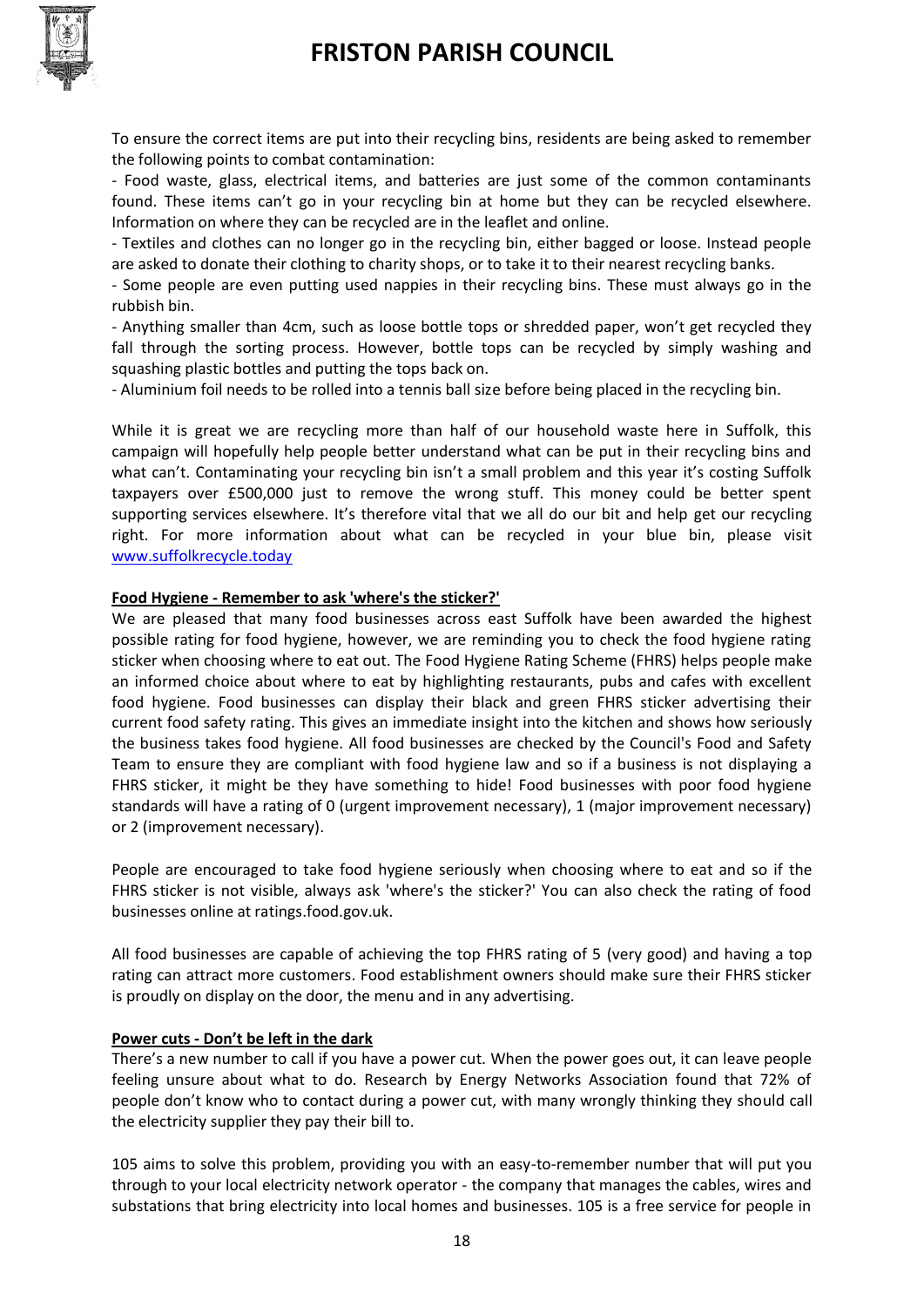

England, Scotland and Wales, and you can call the number from most landlines and mobile phones. It doesn't matter who you choose to buy your electricity from - anyone can call 105. You can also call 105 if you spot damage to electricity power lines and substations that could put you, or someone else, in danger. If there's a serious immediate risk, call the emergency services too. To find out more, visit powercut105.com.

#### **Reminder to take care by the Coast & Flood warnings**

Suffolk Coastal and Waveney District Councils are advising people to take extra care by the coast and to take extra care if they are out on the seafront, as storms can make parts of the coastline unstable. To keep up to date with any forecasts and flood warnings: <https://www.gov.uk/browse/environment-countryside/flooding-extreme-weather> Flood warning information, as well as guidance about preparing for floods, can be obtained from the Environment Agency website. When exceptionally heavy rain is forecast, the Met Office will publish local weather warnings.

#### **Action Fraud**

If you think you have been targeted by a scam, or know someone who has, then call Action Fraud on 0300 123 2040 or report it online. Action Fraud is the UK's national reporting centre for fraud and internet crime.

#### **Be cautious**

Please be especially cautious of any individual who approaches you and offers to sell you something at an incredibly reduced price. Trust your instincts – If it sounds too good to be true, it probably is!

Anyone who is offered goods for sale out the back of a van, by a person who approaches them in the street, or uninvited at the doorstep, should be highly suspicious. Goods sold in this way may be stolen, counterfeit, unsafe or simply overpriced. Our advice is simply never to deal with traders in this way. Help us keep our communities safe by reporting any suspicious activity.

Please use the following link to pass useful information to Suffolk Police about any incident. <https://www.suffolk.police.uk/contact-us/report-something/report-crime>

DO NOT USE THIS IN AN EMERGENCY OR IN A SITUATION THAT REQUIRES AN IMMEDIATE POLICE RESPONSE WHEN YOU SHOULD RING 999. To report information anonymously on any crime, contact Crimestoppers on 0800 555 111.

Crime reduction advice can be accessed via the Suffolk Constabulary website <http://www.suffolk.police.uk/advice/crime-prevention-z>

**Register to vote** https://www.gov.uk/register-to-vote

Use this service to apply to register to vote or to: update your name, address or other details on the electoral register change your voting preferences, for example to vote in person or by post change whether you're on the [open register](https://www.gov.uk/electoral-register)

It usually takes about 5 minutes. This service is also available [in Welsh \(Cymraeg\).](https://www.gov.uk/cofrestru-i-bleidleisio)

You may need the following, if you have them: your National Insurance number, your passport if you're a British citizen living abroad, You need to be on the electoral register to vote in elections and referendums.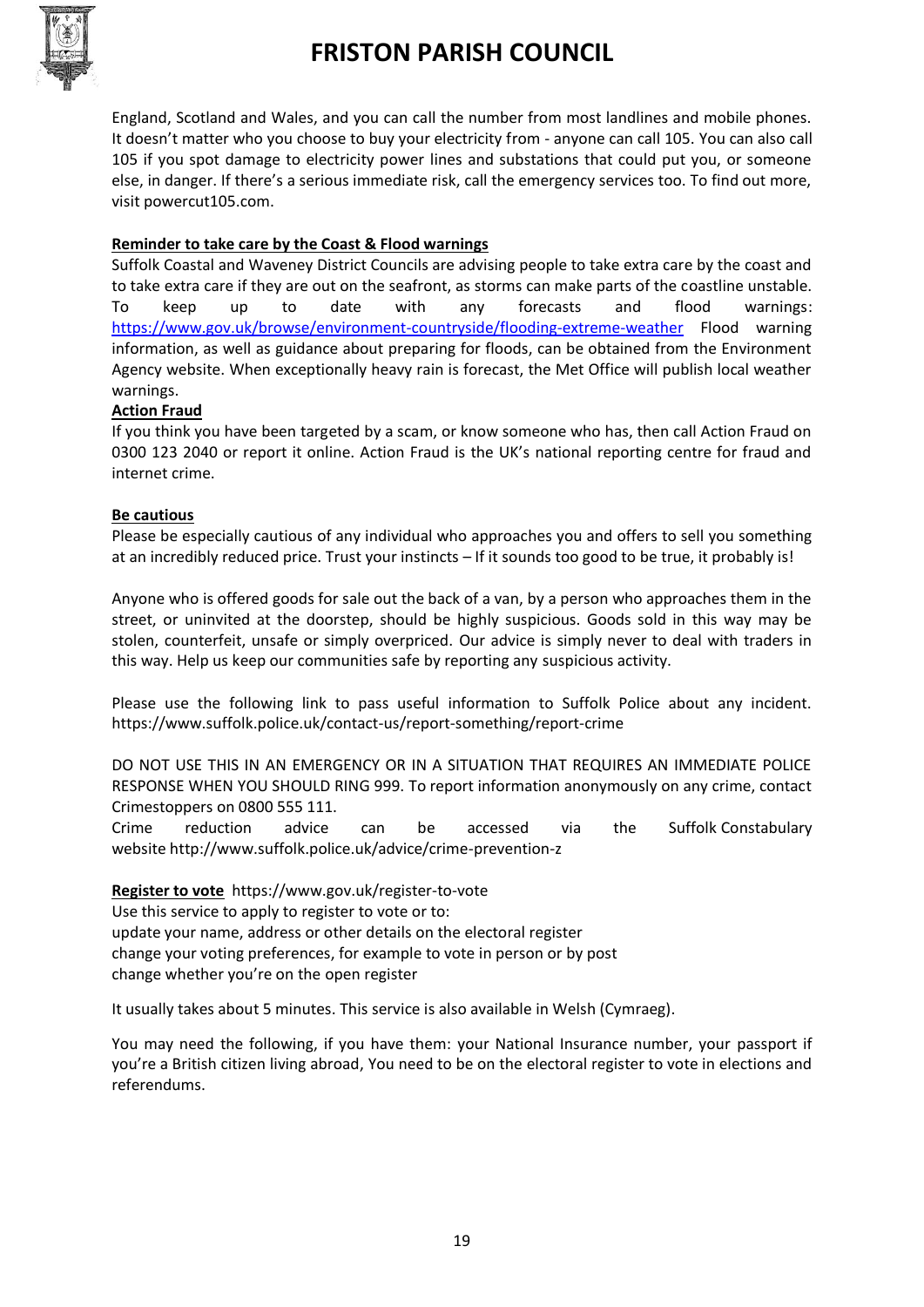

### Council Agrees further savings and council tax for 2018/19

In February this year the County Council agreed its Budget for 2018/19, based on the need to save £23.9m given reductions in grant funding from central government. The budget changes include the following savings from each service:

- Adult and Community Services £12m Working with care providers to look at how best to manage future pricing structures and working with partners including health to reduce demand.
- Health, Wellbeing and Children's Services £0.25m Moving towards using digital technology, maximising income and working with Suffolk Libraries to agree a fixed price contract for next four years.
- Fire and Public Safety £0.24m Savings from 'blue-light' collaboration including sharing facilities with the police and ambulance services. Further efficiencies within Trading Standards and Health & Safety. Reduction in Citizens Advice Bureau grants.
- Resource Management  $-$  £1.71m Use evidence-based approach to reduce highways maintenance requirements where possible. Continue to make best use of property, saving money by sharing buildings with public sector partners. Review contracts for IT services.
- Corporate Services £9.7m Reprofiling debt repayment in line with recent guidance, maximising efficiencies in contract management and increasing the returns from Wholly Owned Companies.

In addition to these savings, the Council also agreed to rise general council tax by 2.99%, which is the first increase since 2009. The National Adult Social Care Precept that is ringfenced to help fund Adult Social Care will be equivalent to 2%. As part of the budget plan, it is expected that the Council will use around £3 million from reserves but this source of funding is not sustainable in the long-term. A new portfolio of transformation programmes was launched in November 2017. The new transformation programmes will focus on reducing existing overspends and meeting the forecast budget gap of £56m to 2021.

### Community Fire Volunteers wanted by Suffolk Fire and Rescue Service

Suffolk Fire and Rescue Service is currently on the lookout for enthusiastic and caring people who want to make a difference to their community. Community Fire Volunteers are fully trained volunteers who share fire safety advice in their area, visiting elderly and vulnerable people in their homes to undertake a Safer Home Visit for them, fitting smoke alarms if required and offering fire safety advice. Those who become Community Fire Volunteers will also be able to get involved in other ways, such as attending community events and fairs or giving talks to community groups about fire safety. Applicants must older than 18 years old and be available for at least 12 hours every month. Volunteers will receive ongoing training and uniform for when they undertake their duties. Support will also be given to allow volunteers to extend their skills and expenses will be paid to cover any costs incurred while on duty.

### Suffolk Fostering Service launches fostering recruitment campaign

Suffolk County Council's Fostering Service launched a series of campaigns in mid to late 2017to encourage more Suffolk residents to become foster carers. 820 children currently live in care in Suffolk and there is an urgent need for more people to come forward to foster. The first campaign will focus on the need to recruit more foster carers for teenagers. Suffolk Fostering Service is the longest established provider of fostering services in the county, offering competitive fees, 24-hour support services and up to 21 days paid leave per year. The first campaign focuses on the real-life experiences of two Suffolk Fostering Service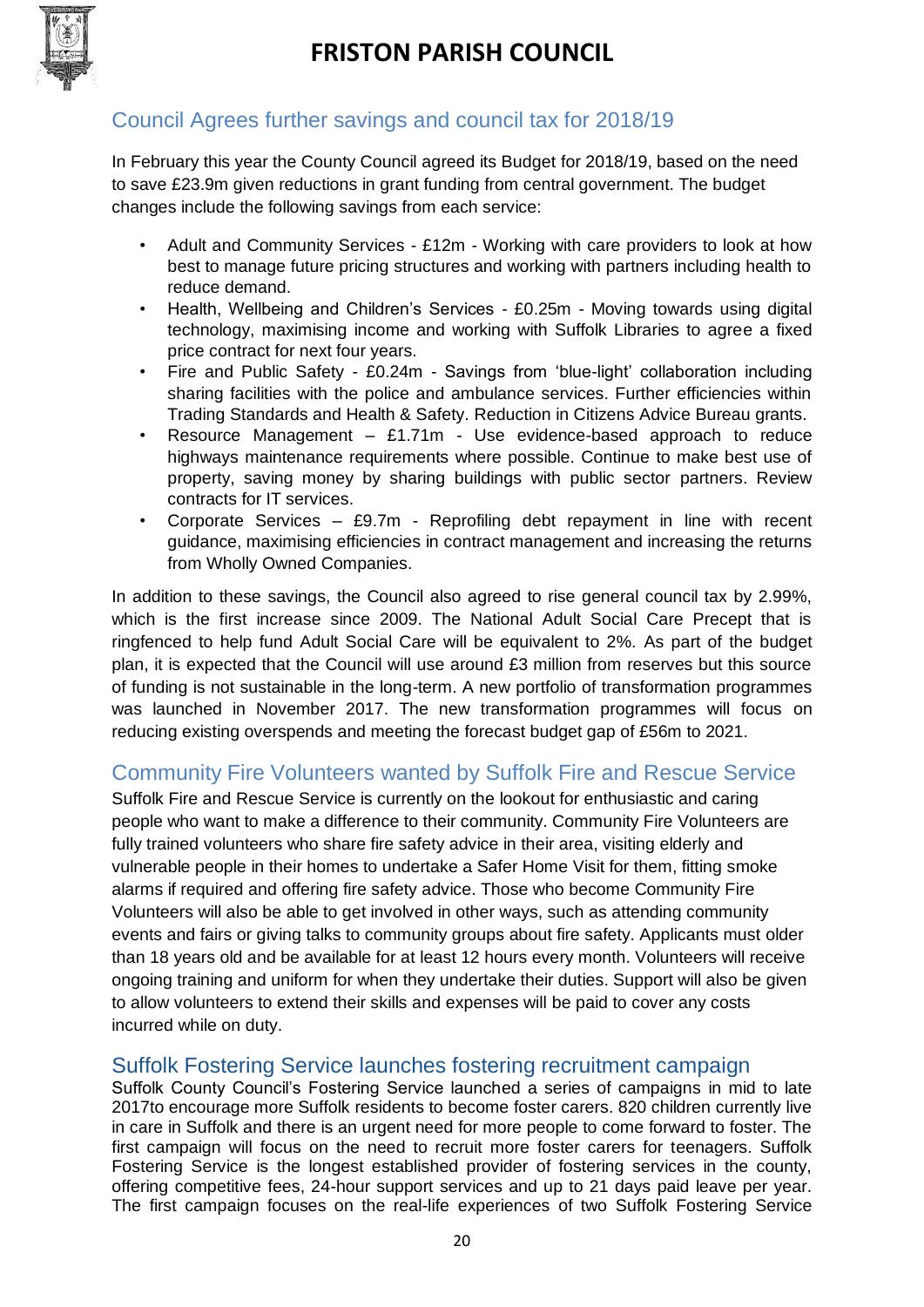

foster carers, Ethel from Ipswich and Sammy from Lowestoft. Teenagers in care have often gone through a great deal in their lives and this campaign aims to give an honest reflection of what it takes to be a foster carer and the rewards that can come as a result. The campaign is accompanied by a [new promotional video](https://www.youtube.com/watch?v=GgOOx2rSseI&list=UUCU85--u-eTpf0bvY83inDw&index=4) which features both Ethel and Sammy, providing an insight into what it takes to be a foster carer for teenagers and the positive difference they make to a young person's life. The video addresses why the application process can be timely and thorough, with Ethel and Sammy both describing how the vulnerability of the children in care makes the timeframe absolutely necessary. It also makes clear that the robustness and intensity of the process is equally there to benefit and protect the prospective foster carer, ensuring that they are fully prepared and certain of the commitment they are making. It's really important to get more people talking about foster care and I would encourage Suffolk residents to look at their own lives to consider whether they have the patience, compassion and the spare room required to provide a child with the secure home life they need." For more information visit: [www.fosterandadopt.suffolk.gov.uk](http://www.fosterandadopt.suffolk.gov.uk/)

### GCSE and A Level results on the rise in Suffolk

Results published by the Department for Education early in 2018 show results for GCSE and A Levels on the rise.

**GCSE -** Almost 7,000 students in Suffolk were entered for GCSE results this year. The figures show that 2% more students in Suffolk are achieving the expected standards in English and Maths at GCSE compared with last year. In 2017, there was a change to the way that English and Maths GCSEs are graded. Results are now graded from 9 to 1, (previously A to G) with 9 being the highest and 1 being the lowest. The expected standard for pupils to achieve is now a grade 4 and above (previously a C grade and above), with grade 5 considered a 'strong pass'. These changes will be phased in to cover all subjects by 2020. 62.4% of students in the county are achieving the expected standard in English and Maths and Suffolk has closed the gap to national to just 1.1%. Suffolk has also risen by 24 places in national league tables for this measure, to  $85<sup>th</sup>$  out of 151 authorities. The county has risen 7 places in national rankings for the percentage of students achieving the English Baccalaureate. Progress of Suffolk students continues to be above the national average for state funded schools, with the county achieving an average Progress 8 score of -0.01, compared with -0.03 nationally. Progress 8 measures how well pupils of all abilities have progressed by comparing them with students who achieved similar levels in Key Stage 2 across the country.

**A Level -** Almost 3,000 pupils were entered for A Levels in Suffolk. The A Level figures show that Suffolk pupils once again performed well with the General Applied entry and Tech Level entries remaining above the national average figures. A Level attainment is measured by the Department for Education using a points system. Points are given based on the type of A Level and the grade achieved. For example, an A Level at grade A is worth 50 points, whereas an AS Level would be worth half of this. Suffolk's Academic average points per entry in 2017 was 30.01. For General Applied, (previously referred to as vocational) the average points per entry has increased to 35.95 from last year's figure of 34.70. This has remained above the national figure of 35.6. At Tech Level, Suffolk's average points has increased by more than 3% to 34.66 and remains above national figure of 32.2.

97% of students receive preferred Secondary School In 2017, Suffolk County Council received it highest number of applications from parents and carers indicating which secondary school they would prefer their child to be educated at from September 2018 in Year 7. The total was 7,447. Last year it was 7171. 91.61% of applicants received offers for their first preference school and 97.23% of applicants received an offer for one of their top three preferred schools. This percentage figure of 91.61% equates to a total of 6822 pupils. Families who applied online will be able to log on to the council's Online Service from today to see their school place offer, and will receive an email to confirm this offer. We will also send letters by second class post today (March 1), to all applicants, including those who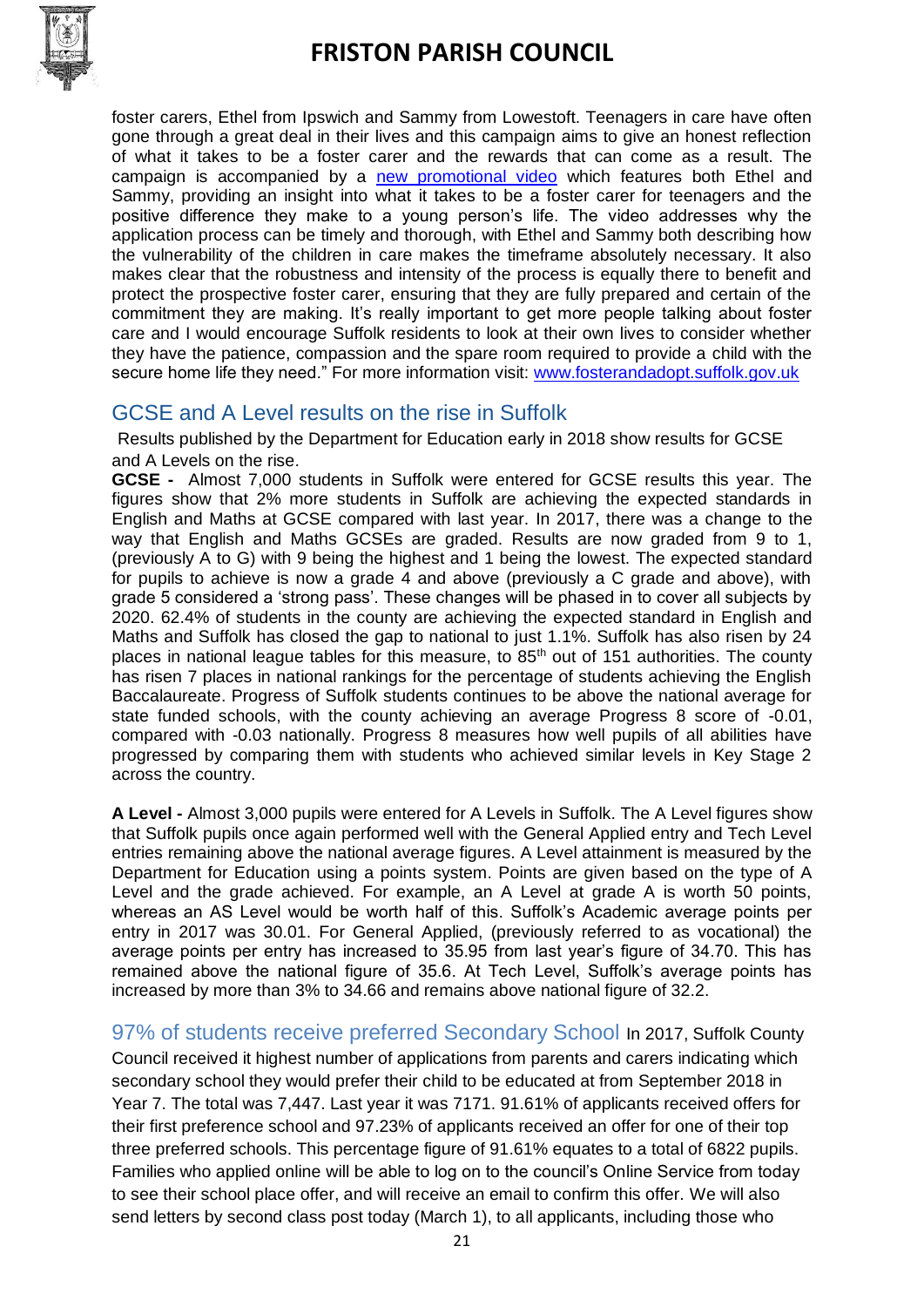

made a paper application, to give more details about the next steps open to them. Any parents or carers with children born between 1 September 2006 and 31 August 2007 and who have not yet applied for a school place should make an application immediately by downloading the CAF1 application form from the council's website:

[www.suffolk.gov.uk/admissions](http://www.suffolk.gov.uk/admissions) . For further information, such as how to view your offer online, and guidance if you have not received your preferred offer, please read our [School](https://www.suffolk.gov.uk/children-families-and-learning/schools/school-places/school-admissions-faqs/)  [admissions FAQ page.](https://www.suffolk.gov.uk/children-families-and-learning/schools/school-places/school-admissions-faqs/)

### Suffolk County Council's Children's Services continue to improve following Ofsted pilot inspection

The council's Children's Services are now rated 'Good' in all areas. Ofsted have developed a new framework for their future inspections of Local Authority Children's Services (ILACS). Earlier in 2017, Suffolk County Council was asked to be a pilot site for this new inspection framework. Suffolk County Council's Children's Services were previously judged 'Good' overall at the end of 2015, a grade that only a third of Local Authorities have achieved. Whilst this was positive, the council recognised that there were still areas for improvement and Ofsted's latest report reflects the action taken to improve in all areas. All areas are now judged to be 'Good'. This puts Suffolk County Council in the top 25% of all Local Authorities.Inspectors were positive about every part of Children's Services, the quality of work with children, and the passion and commitment of everyone they met. Their report highlights that: "The local authority's commitment to children and families is clear and unambiguous… Staff know children well and are passionate about changing their lives." Suffolk County Council's Children's Services is now in the top 25% of all Local Authorities.

Key points made by Ofsted in the report recognise the authority's work in the following areas:

**Early Help**: Early help is making a positive difference to the lives of children and families Children and families benefit from a good range of early help services.

**Social Care & Safeguarding**: The children and adult Multi-Agency Safeguarding Hub (MASH) is well established. It is appropriately resourced and well managed. Thresholds are applied consistently. Information is shared appropriately. Decisionmaking is timely. The way in which the local authority has rolled out its preferred social work model across all children and young people's services is extremely impressive. The model encourages social workers to work more effectively with families.

**Children in Care:** The local authority makes good use of its legal powers and acts decisively to protect children who are unable to continue to live at home safely. Social workers clearly understand the importance of achieving permanence for children in care. The emphasis is always on finding the right long-term solution for each child.

**Strong Leadership**: Senior managers lead by example. They want the best for children, young people and families. They set and expect high standards of themselves and others. They understand the importance of getting the basics right but are not afraid to innovate.

**Partnership working**: Partnership working, particularly with the police and with health services, is strong. This is evident in the way in which the Multi-Agency Safeguarding Hub (MASH) has developed. It is also apparent in the role played by health partners in early help. Working closely with other agencies, the local authority has strengthened its response to missing children and child sexual exploitation.

#### Suffolk school travel consultation launched

Suffolk County Council has called for unity in efforts to find a long-term solution to providing affordable home to school transport as a major public consultation gets underway. People who give their views as part of a consultation on the future of school travel in Suffolk will be listened to carefully and have the opportunity to influence the final outcome, the council has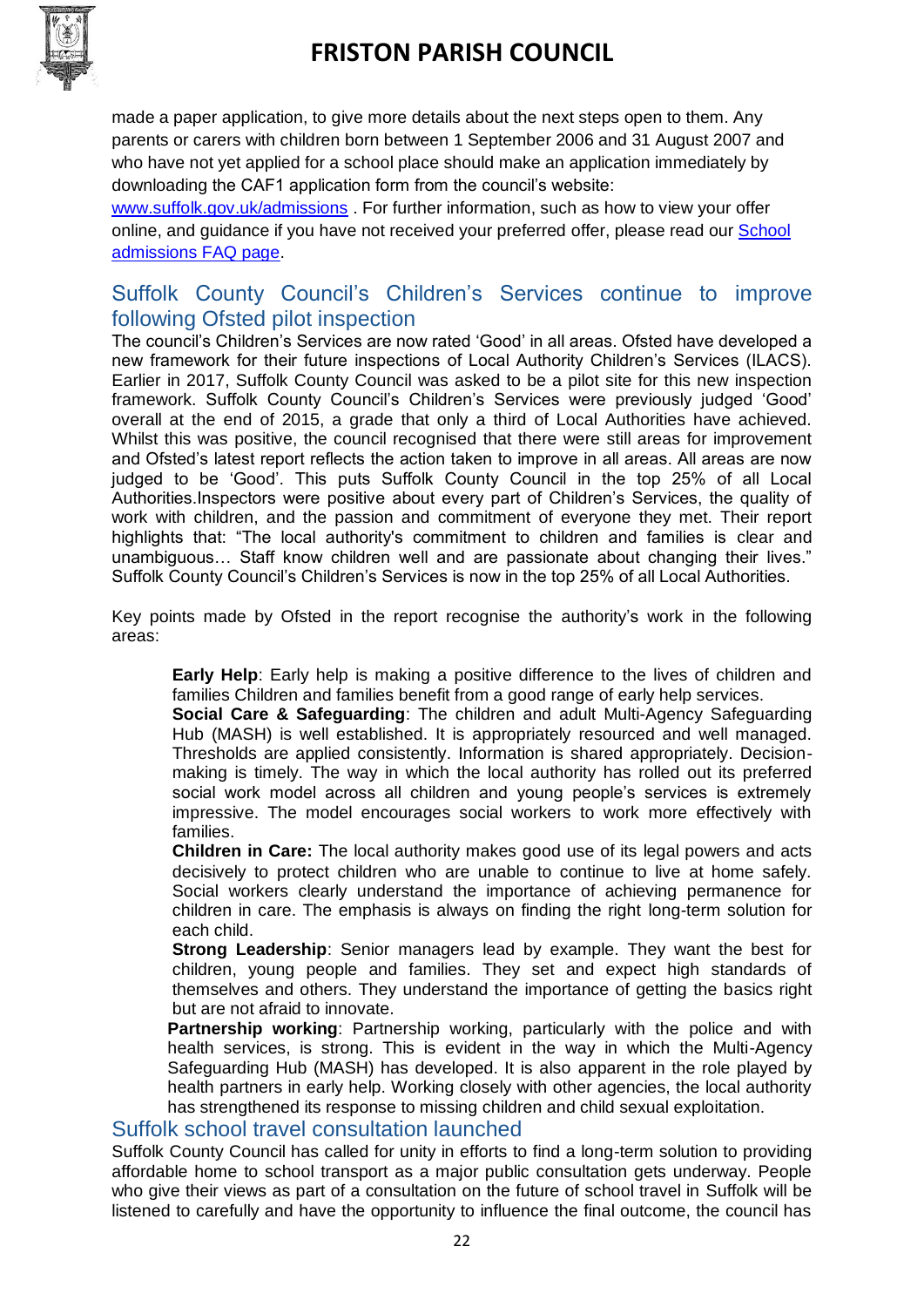

said. The two and half month consultation, which started on Tuesday 12 December, invites people to help the council shape the future of school and post-16 travel policies. Suffolk County Council has already listened to headteachers and included additional options in the consultation document. The pledge today is to do more of the same as the authority seeks help to find a long-term solution to the funding issues facing home to school transport. In Suffolk, £21 million of taxpayers' money is spent per year getting children to and from school. Suffolk County Council has already introduced a number of efficiency changes to the service saving around £2.6 million. Now, like many other councils across the country, the authority needs to consider making more significant changes. It is therefore consulting on changing its school and post-16 travel policies so the service can be affordable, sustainable, and capable of meeting growing demand in the future. The council's current school and post-16 travel policies go above legal requirements, which means around 2400 children and young people receive free/subsided school or post-16 travel that Suffolk County Council is not legally required to provide and that they wouldn't get in many other parts of the country. In addition, around 2400 children receive free travel to schools further away than legally required to provide. The proposed consultation seeks views on changing these policies and includes three alternative options, pre-and post-16: -

**Option 1:** In September 2019, change the school travel policy so that it is in line with the legal requirements. This would mean implementing all the changes in one go, including ceasing free travel to the transport priority area schools where it is not the pupils' nearest. **Option 2:** From September 2019, introduce the changes year by year as a child joins or moves school so that it is in line with legal requirements. This means that we would introduce all the changes on a phased basis. This option would cost Suffolk County Council an estimated £8.8 million to implement.

**Option 3:** Make no changes to the school travel policy but make savings from other services provided by Suffolk County Council.

The consultation ran from 12 December 2017 to 28 February 2018. The results of the consultation will be thoroughly reviewed before Cabinet takes a decision in June.

**County Council consulting on Record Office Service in Lowestoft**  Suffolk County Council has announced that it will hold a public consultation over the future of the Record Office Service in Lowestoft. It is not sustainable to continue to hold archive material in the storeroom in the current Record Office building. The basement location means that it is prone to flooding and damp hazards, at risk of mould growth and fire resistance is not up to the required standard. This, along with the general decline in visitors and the council's ongoing requirement to make savings in line with its objectives to fill the budget gap of £56m by 2021, means that changes need to be made to the service in Lowestoft. The results of the formal consultation will be presented to Suffolk County Council's Cabinet Committee later in the year for a final decision to be made on the future service provision. For further details of the consultation process, visit [www.suffolkarchives.co.uk](http://www.suffolkarchives.co.uk/) .

### **Drone technology to help manage blue light service incidents** 15th

February saw the official launch of the use of two Small Unmanned Surveillance Aircrafts in Suffolk. The technology, commonly referred to as drones have been developed and funded by Suffolk Resilience Forum for use across the county. As part of a multi-agency Air Support Unit, the drones will be used by Suffolk Fire and Rescue Service, Suffolk Constabulary, Suffolk County Council and Suffolk Lowland Search and Rescue and Norfolk & Suffolk 4x4 Response. The drones will provide a range of aerial surveillance options to support emergency services and voluntary organisations across a wide range of incidents including:

- large-scale open fires or complex structural firesurban area search and rescue
- major incident or disaster response
- investigative support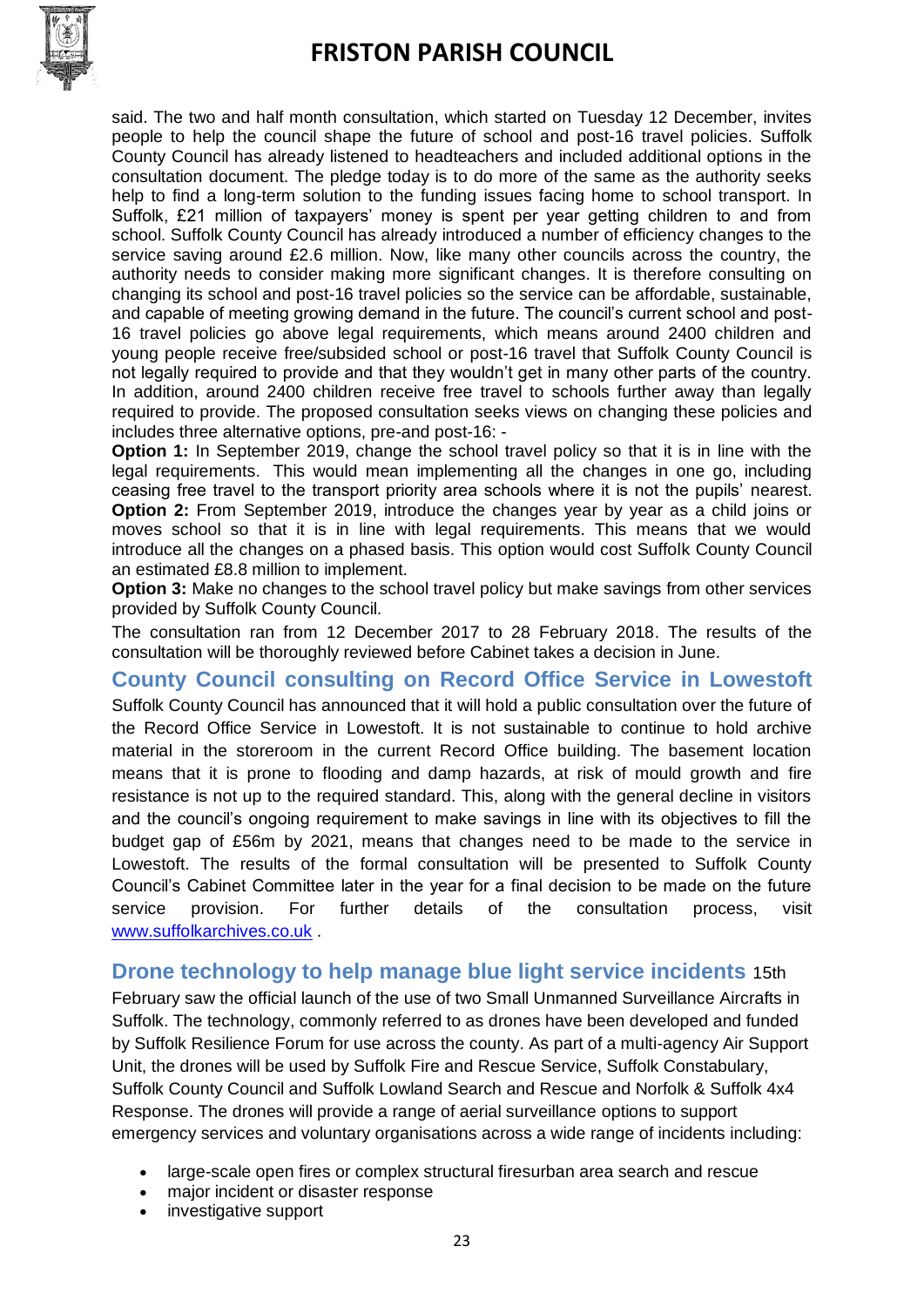

- hazardous materials response including Environmental Impact Assessments
- road traffic accidents
- significant multi-agency events
- missing persons searches
- pre-planned operations and risk information gathering.

By improving the ability to see and understand what is happening from the air, the drones will **support** emergency services and voluntary organisations to inform the decisions they make when dealing with an incident. They will also help to reduce risks to the public and emergency service workers. The drones and camera equipment cost around £42,500 and they are based at Woodbridge Fire and Police station, have 24/7 emergency response capability and can be used by 17 specially trained remote pilots. The drones will provide important visual information which will be used alongside experienced operational commanders to complete the decision-making picture and help resolve incidents as quickly and safely as possible. The drones have already been used a number of times, most recently at the fire at Saxmundham train station to not only provide pictures of fire spreading and possible collapse in areas that may not have been possible for firefighters to access or see, but also to assist the joint investigation team to determine the location and possible cause of the fire.

#### **Andrew Reid**

**County Councillor - Wilford Division**

**Tel: 07545 423799 Email: - [andrew.reid@suffolk.gov.uk](mailto:andrew.reid@suffolk.gov.uk)**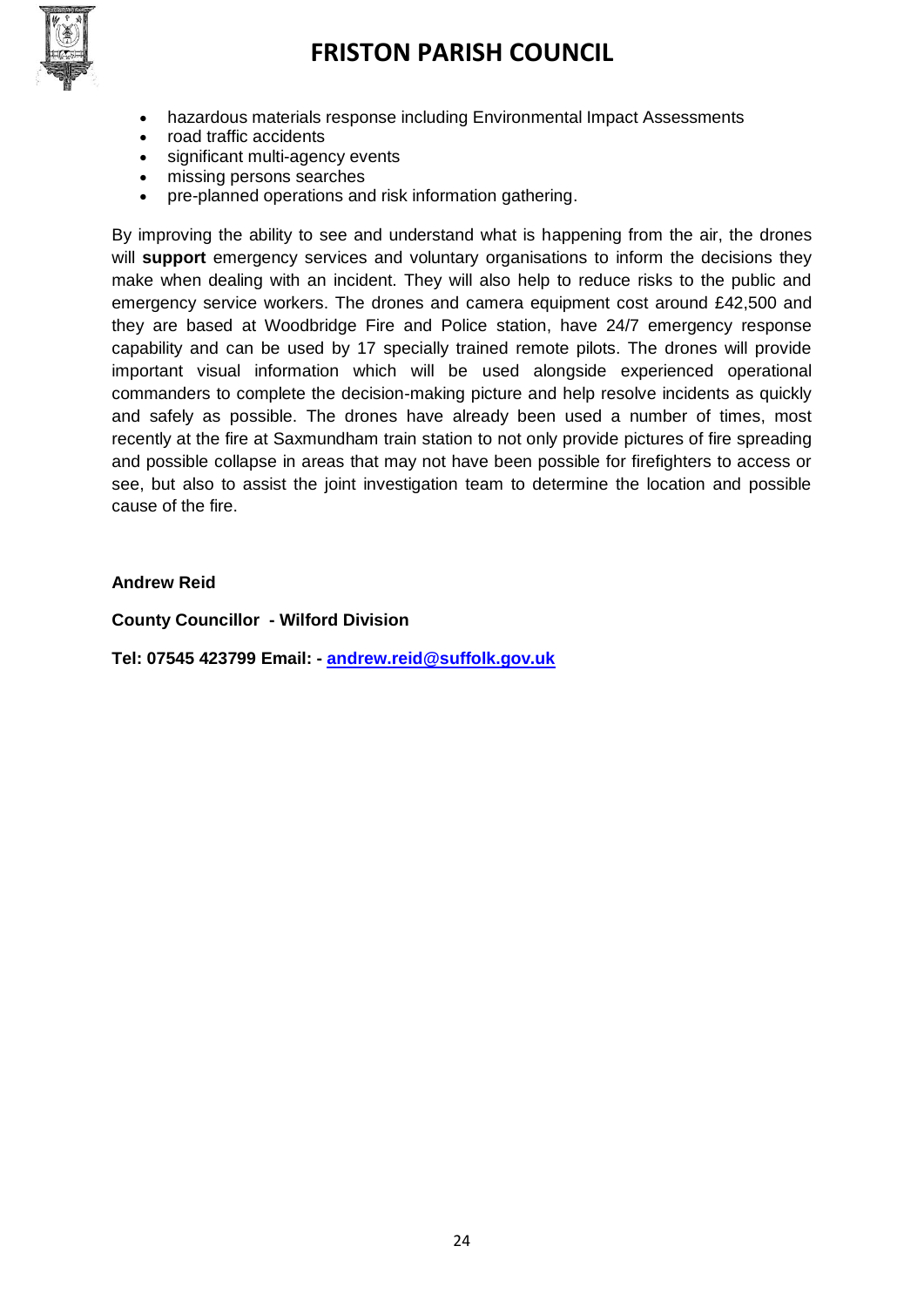

Friston Baptist Church Mill Road Friston Suffolk IP17 IPH

26<sup>th</sup> February 2018

Dear Mr Capiin

## Subject: Report To Friston Parish Council

With reference to your recent request regarding the annual report to Friston Parish Council. I am happy to inform you of the following concerning the activities of Friston Baptist Church:

Church services commence each Sunday at 10:45am and 2pm. The congregation averages about 18 people for each service although this number often rises during the summer months with holidaying visitors. The majority of our congregation is made up of regular attendees from further afield outside the village and even from Essex. Sadly, it is rare to see someone from the village attending a service.

Sunday school is held each Sunday during the afternoon service but again, at this time no children from Friston attend although we do get attendees from Saxmundham which is very encouraging for us.

We are most grateful that we are able to run a children's club (Monday Club) most Mondays during school term time at Friston Village Hall from 5pm until 6:30pm. The attendance averages approximately 10-12 children at present within the age range of between 4 and 12 years. Again, most ofthe children live in Saxmundham. The club sessions begin with a Bible story and prayer and then on alternate weeks we either teach cooking and craft followed by a short game or play various games during the whole session. We are of course very much aware of the Safeguarding Children legislation and all our adult leaders are DBS checked (as are the Sunday school teachers).

Since moving Monday Club to Friston Village Hall we have purchased a 16 seater minibus to assist with transporting the children. Each Tuesdav at 7:30pm we hold a prayer and Bible study meeting at the church — all are most welcome. On the first Sunday of each month, following the morning service we gather round the communion table to commemorate our Lords supper.

Bi-monthly we distribute neighbourhood letters to the residents of the village and further afield.

Annually, on the first Saturday of May we hold a church anniversary service and of course Easter and Christmas services are also conducted.

I do hope you have found this to be helpful.

rely,

Yours sincerely,

Stanley Nicholls (Church member)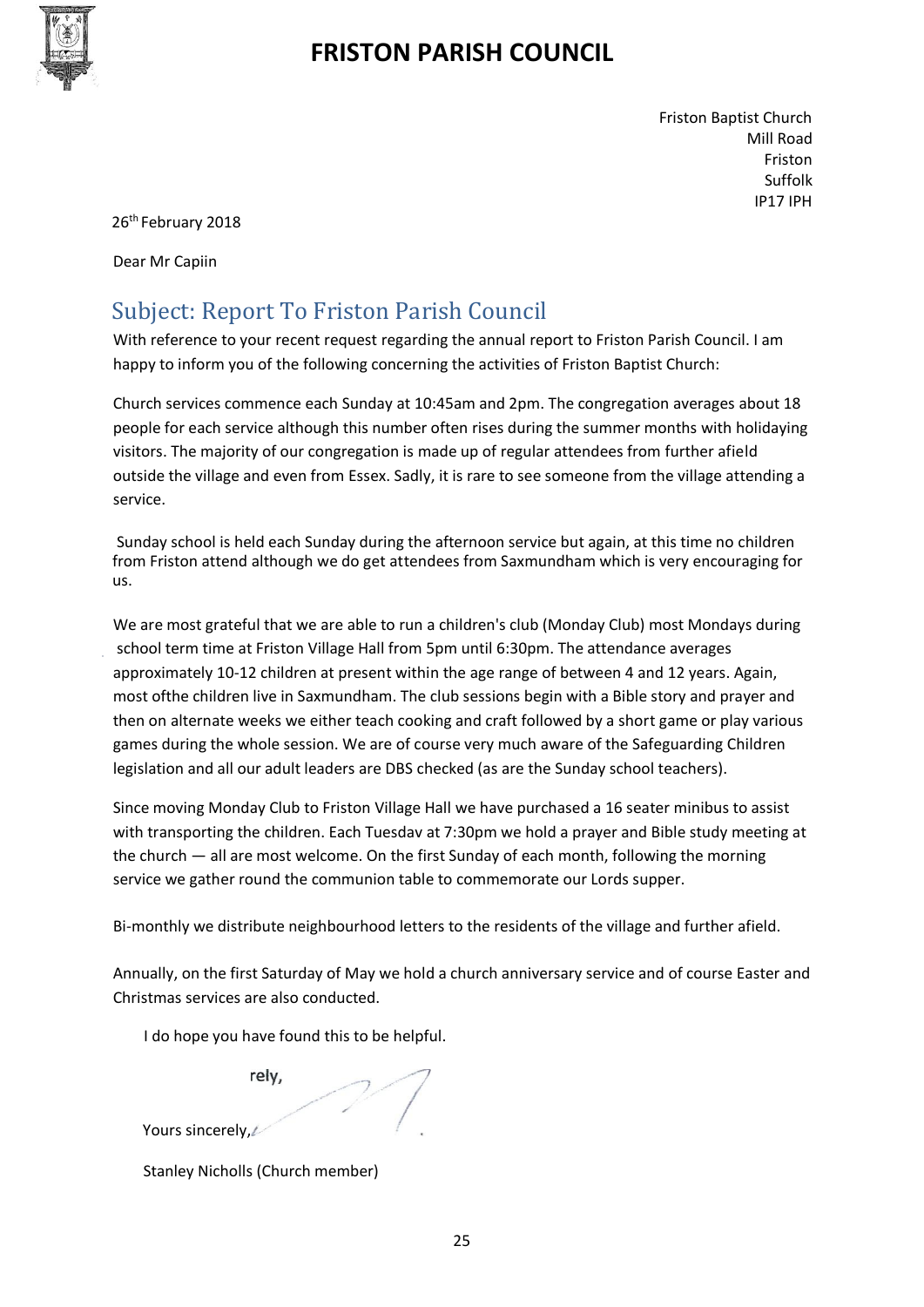



### **ST MARY'S CHURCH, FRISTON**

### **REPORT FOR ANNUAL PARISH MEETING – MONDAY 12TH MARCH 2018**

The message is 'Thank you to all those who supported us in 2017 and we hope that you and more will help us again in 2018'!

Over 1,200 attended services at Friston Church last year, thanks especially to three village weddings (no funerals!). Our average size of Sunday congregation is 13 but rises for special occasions and also 90 at our Carol Service. Needless to say, we would love to see you more often and you would receive a warm welcome!

Our annual costs are around £22,000 which last year included £4,000 on major repairs and £2,000 maintaining the churchyard where we are trying to improve its care and appearance.

We broke even thanks to your support and we shall continue to try and maintain the church and churchyard for everyone to appreciate and enjoy.

We strive hard since we recognise that, regardless of whether people come to Church, it is part of the Friston landscape and heritage. The churchyard footpaths are regularly walked and visitors are attracted to our village. The number of graves being tended says much for the memories of those who have lived here.

We have to raise our own funds and receive no benefit from community budgets and public funding.

So, your support in whatever form is so important to us – regular giving, donations, flower arranging, cleaning and supporting our events without which we would struggle. That includes help with the organisation, refreshments (baking!), parking et al.

Some dates for your diary: